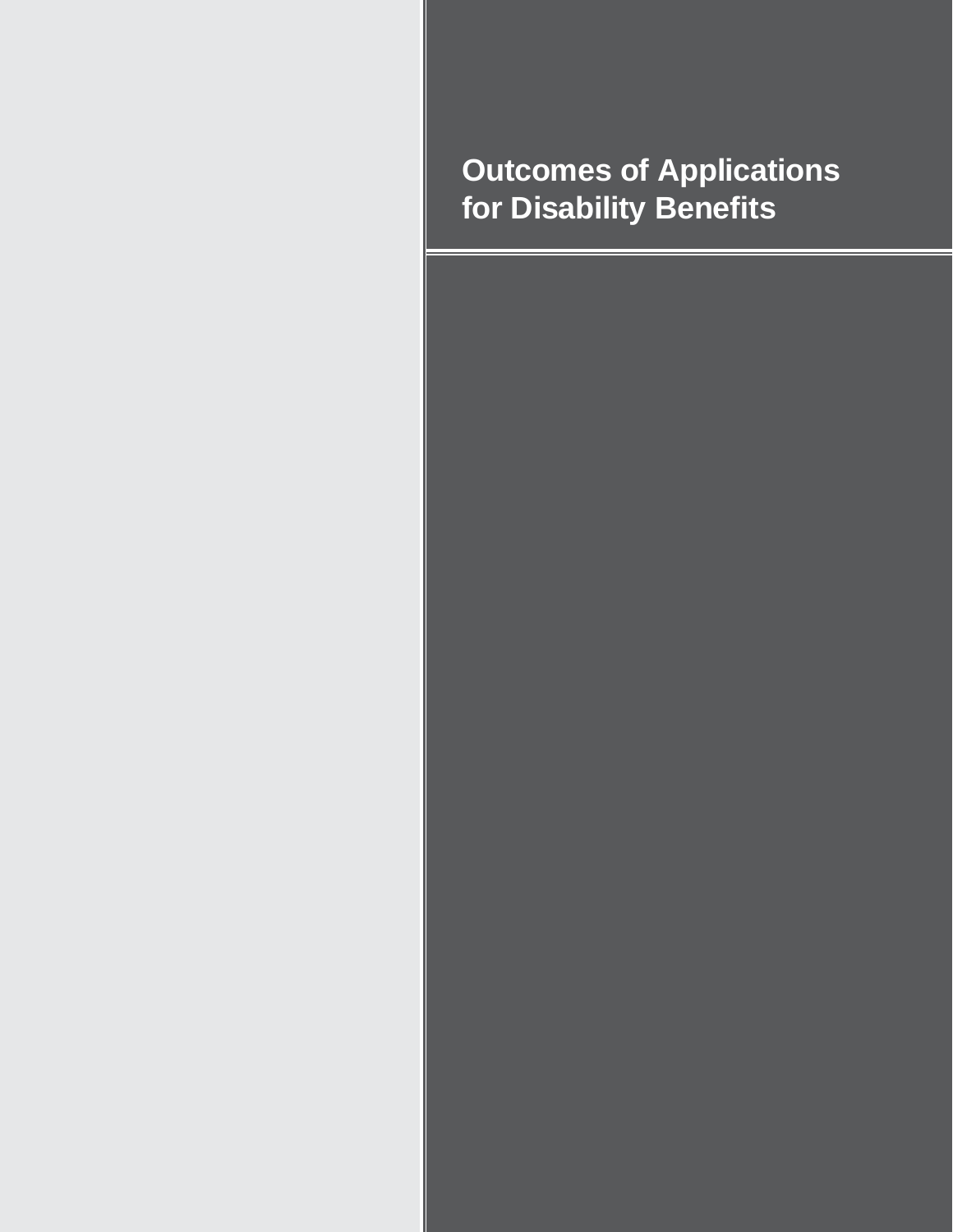## **Notes**

The tables in this section provide data on the outcomes of applications for SSI benefits based on blindness or disability. The data on applications are derived from the Social Security Administration's (SSA's) Disability Research File (DRF) maintained by the Office of Disability Programs. Each year the DRF is updated with information about applications for disability benefits that is then used to determine the outcome of those applications. The outcome data in these tables are reported by year of filing and include decisions made through the administrative appeals process.

Table 69 shows the total number of applications filed in a year, the number that are pending a final decision, the number denied for nonmedical reasons before a medical decision is made (technical denials), the outcome of applications for which a medical allowance or denial was made, and award and allowance rates. Applications for which a medical allowance or denial decision was made but which were subsequently denied for nonmedical reasons are shown under the medical decision header as subsequent denials. The most common nonmedical reason for denying a claim is excess income.

The allowance rate is calculated by dividing the number of medical allowances (including subsequent technical denials) by the total number of medical decisions made for a 1-year cohort. The award rate is a broader program measure that is calculated as the number of allowances minus subsequent denials divided by total applications (minus pending claims) filed for a given year.

Claims that remain pending after 6 years are probably the result of imperfect data rather than excessive delays in the decisionmaking process. It is highly probable that decisions have been rendered on most of the older claims. For more recent years, the award and allowance rates will change as decisions are made on pending claims.

Tables 70–72 show the allowance rate for SSI only and the SSI portion of concurrent (a claim for both Social Security and SSI disability benefits) applications, one for each level in the administrative decisionmaking process; that is, initial, reconsideration, and hearing or higher level.

Beginning with fiscal year 2000, the proportion of claims awarded at each level of the process changed as a result of the Prototype Process being tested in 10 states. Under this test, the reconsideration step of the appeals process was eliminated for applications filed October 1, 1999, or later. Elimination of the reconsideration level in these states results in a decrease in the aggregate proportion of claims awarded at this step.

This section also includes one table that shows the reason for medical allowance and one that shows reason for medical denial (Tables 73 and 74). The reasons are derived from the sequential evaluation process used by decisionmakers. SSA maintains a list of impairments that are considered disabling under its regulations. An applicant can be found to be disabled if he or she:

- has a listed impairment,
- has a severe impairment that is equal to a listed impairment,
- has a severe impairment when medical and vocational factors are considered, or
- had previously established entitlement to a disability benefit.

An applicant can be denied benefits if he or she:

- has an impairment that is not expected to last 12 months;
- has an impairment that is not considered severe;
- is able to perform his or her usual type of work;
- is able to perform another type of work; or
- provides insufficient medical evidence, fails to cooperate, fails to follow prescribed treatment, does not want to continue development of the claim, or returns to substantial work before disability can be established.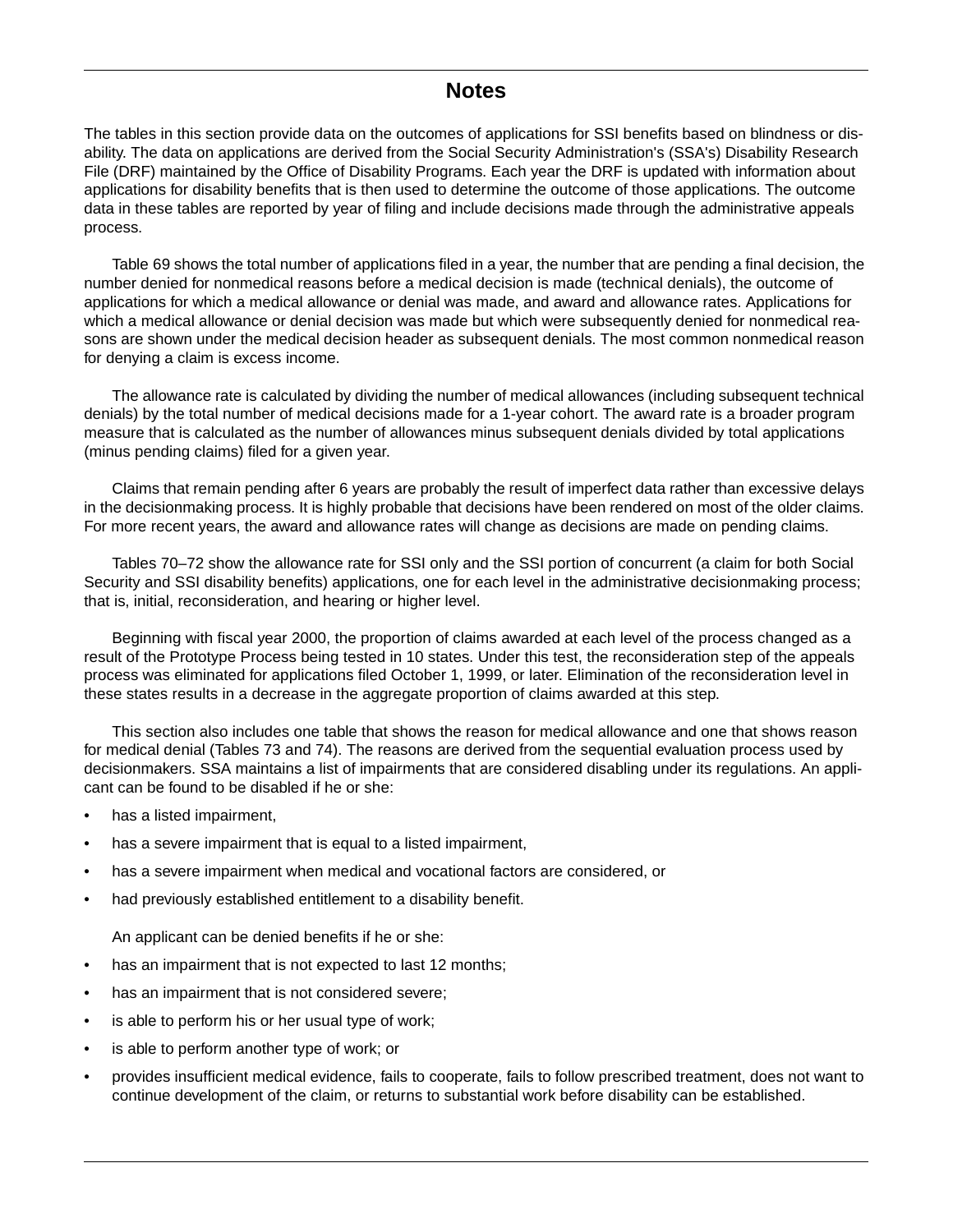## **Table 69. Outcomes at all adjudicative levels, by age and year of application, 1992–2007**

|      |           |                      |                      | Medical decisions |                                 |            |                      |                            |                                |
|------|-----------|----------------------|----------------------|-------------------|---------------------------------|------------|----------------------|----------------------------|--------------------------------|
|      |           |                      |                      | Denials           |                                 | Allowances |                      |                            |                                |
|      |           | Pending              | Technical            |                   | Subsequent                      |            | Subsequent           | Award<br>rate <sup>b</sup> | Allowance<br>rate <sup>c</sup> |
| Year |           | Total final decision | denials <sup>a</sup> |                   | Medical nonmedical <sup>d</sup> | Awards     | denials <sup>e</sup> | (percent)                  | (percent)                      |
|      |           |                      |                      |                   | All ages <sup>f</sup>           |            |                      |                            |                                |
|      |           |                      |                      |                   |                                 |            |                      |                            |                                |
| 1992 | 1,828,951 | 0                    | 134,438              | 741,839           | 1,556                           | 860,875    | 90,243               | 47.1                       | 56.1                           |
| 1993 | 2,048,945 | 0                    | 141,214              | 937,757           | 1,600                           | 878,932    | 89,442               | 42.9                       | 50.8                           |
| 1994 | 2,014,499 | 0                    | 123,175              | 1,041,432         | 1,681                           | 770,905    | 77,306               | 38.3                       | 44.8                           |
| 1995 | 1,845,212 | 0                    | 103,335              | 995,185           | 1,344                           | 683,850    | 61,498               | 37.1                       | 42.8                           |
| 1996 | 1,786,770 | 0                    | 113,027              | 938,407           | 1,886                           | 671,900    | 61,550               | 37.6                       | 43.8                           |
| 1997 | 1,505,145 | 0                    | 97,320               | 738,808           | 2,074                           | 606,224    | 60,719               | 40.3                       | 47.4                           |
| 1998 | 1,520,538 | 0                    | 95,990               | 701,331           | 3,831                           | 656,567    | 62,819               | 43.2                       | 50.5                           |
| 1999 | 1,528,217 | 0                    | 105,819              | 688,922           | 4,003                           | 665,071    | 64,402               | 43.5                       | 51.3                           |
| 2000 | 1,612,826 | 0                    | 156,525              | 690,333           | 3,823                           | 693,252    | 68,893               | 43.0                       | 52.3                           |
| 2001 | 1,749,572 | 1,984                | 203,387              | 726,852           | 3,501                           | 737,891    | 75,957               | 42.2                       | 52.7                           |
| 2002 | 1,959,039 | 2,893                | 278,291              | 811,834           | 3,567                           | 779,828    | 82,626               | 39.9                       | 51.4                           |
| 2003 | 2,112,577 | 5,559                | 342,201              | 870,938           | 3,418                           | 797,581    | 92,880               | 37.9                       | 50.5                           |
| 2004 | 2,246,392 | 13,433               | 431,182              | 900,863           | 3,281                           | 800,886    | 96,747               | 35.9                       | 49.8                           |
| 2005 | 2,325,707 | 43,386               | 561,450              | 865,306           | 3,196                           | 756,816    | 95,553               | 33.2                       | 49.5                           |
| 2006 | 2,421,141 | 168,214              | 638,636              | 850,664           | 2,667                           | 679,019    | 81,941               | 30.1                       | 47.1                           |
| 2007 | 2,441,471 | 273,676              | 659,519              | 833,037           | 2,010                           | 606,558    | 66,671               | 28.0                       | 44.6                           |
|      |           |                      |                      |                   | Under age 18                    |            |                      |                            |                                |
| 1992 | 376,812   | 0                    | 16,695               | 148,221           | 103                             | 204,083    | 7,710                | 54.2                       | 58.8                           |
| 1993 | 500,676   | 0                    | 18,788               | 240,668           | 135                             | 232,344    | 8,741                | 46.4                       | 50.0                           |
| 1994 | 530,538   | 0                    | 16,897               | 311,137           | 147                             | 194,655    | 7,702                | 36.7                       | 39.4                           |
| 1995 | 491,638   | 0                    | 14,364               | 306,298           | 92                              | 163,896    | 6,988                | 33.3                       | 35.8                           |
| 1996 | 457,057   | 0                    | 13,532               | 291,265           | 86                              | 144,670    | 7,504                | 31.7                       | 34.3                           |
| 1997 | 334,975   | 0                    | 10,906               | 195,730           | 69                              | 121,439    | 6,831                | 36.3                       | 39.6                           |
| 1998 | 338,592   | 0                    | 10,904               | 182,594           | 74                              | 137,655    | 7,365                | 40.7                       | 44.3                           |
| 1999 | 345,067   | 0                    | 11,898               | 182,426           | 68                              | 142,863    | 7,812                | 41.4                       | 45.2                           |
| 2000 | 355,477   | 0                    | 15,775               | 179,678           | 64                              | 151,998    | 7,962                | 42.8                       | 47.1                           |
| 2001 | 375,975   | 129                  | 18,710               | 182,157           | 61                              | 166,397    | 8,521                | 44.3                       | 49.0                           |
| 2002 | 412,972   | 176                  | 22,678               | 200,556           | 79                              | 180,398    | 9,085                | 43.7                       | 48.6                           |
| 2003 | 438,601   | 310                  | 25,776               | 214,621           | 64                              | 188,139    | 9,691                | 42.9                       | 48.0                           |
| 2004 | 451,735   | 964                  | 31,539               | 220,096           | 83                              | 189,106    | 9,947                | 42.0                       | 47.5                           |
| 2005 | 445,368   | 3,863                | 46,815               | 208,131           | 102                             | 176,371    | 10,086               | 39.9                       | 47.2                           |
| 2006 | 455,246   | 16,293               | 50,041               | 208,932           | 99                              | 169,929    | 9,952                | 38.7                       | 46.3                           |
| 2007 | 457,520   | 25,636               | 53,157               | 202,788           | 82                              | 166,348    | 9,509                | 38.5                       | 46.4                           |

(Continued)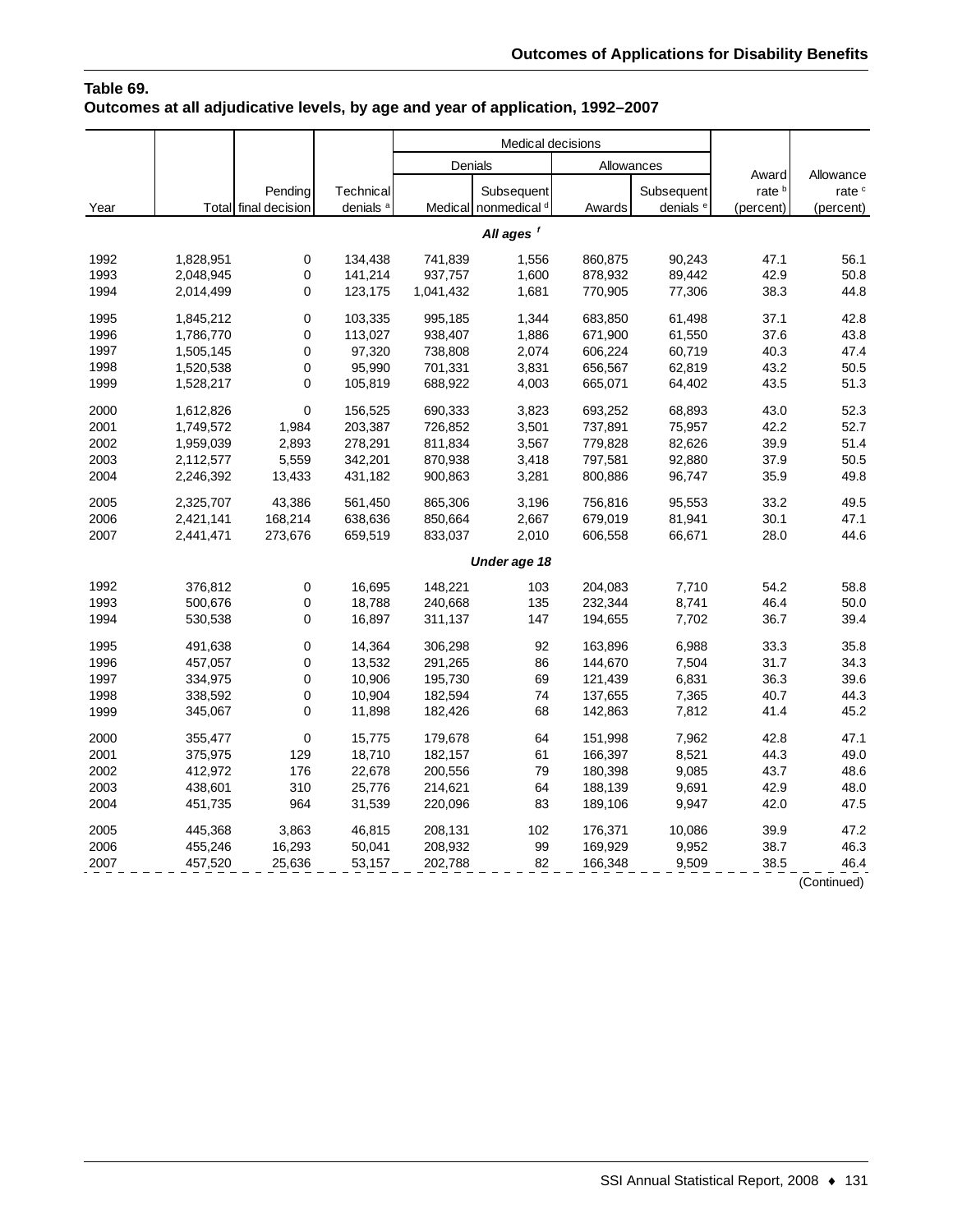#### **Table 69.**

#### **Outcomes at all adjudicative levels, by age and year of application, 1992–2007—***Continued*

|      |           |                      |                      |         | Medical decisions               |         |                      |                            |                                |
|------|-----------|----------------------|----------------------|---------|---------------------------------|---------|----------------------|----------------------------|--------------------------------|
|      |           |                      |                      | Denials |                                 |         | Allowances           |                            |                                |
|      |           | Pending              | Technical            |         | Subsequent                      |         | Subsequent           | Award<br>rate <sup>b</sup> | Allowance<br>rate <sup>c</sup> |
| Year |           | Total final decision | denials <sup>a</sup> |         | Medical nonmedical <sup>d</sup> | Awards  | denials <sup>e</sup> | (percent)                  | (percent)                      |
|      |           |                      |                      |         | Aged 18-64                      |         |                      |                            |                                |
| 1992 | 1,451,417 | 0                    | 117,675              | 593,455 | 1,451                           | 656,374 | 82,462               | 45.2                       | 55.4                           |
| 1993 | 1,547,527 | 0                    | 122,364              | 696,934 | 1,463                           | 646,157 | 80,609               | 41.8                       | 51.0                           |
| 1994 | 1,482,503 | 0                    | 106,181              | 729,927 | 1,529                           | 575,431 | 69,435               | 38.8                       | 46.9                           |
| 1995 | 1,351,903 | 0                    | 88,839               | 688,438 | 1,245                           | 519,041 | 54,340               | 38.4                       | 45.4                           |
| 1996 | 1,277,604 | 0                    | 87,869               | 646,497 | 1,534                           | 488,215 | 53,489               | 38.2                       | 45.5                           |
| 1997 | 1,135,602 | 0                    | 78,303               | 541,988 | 1,456                           | 461,006 | 52,849               | 40.6                       | 48.6                           |
| 1998 | 1,133,015 | 0                    | 76,709               | 516,676 | 1,860                           | 483,898 | 53,872               | 42.7                       | 50.9                           |
| 1999 | 1,133,722 | 0                    | 83,733               | 505,160 | 1,542                           | 487,862 | 55,425               | 43.0                       | 51.7                           |
| 2000 | 1,208,866 | 0                    | 127,968              | 509,620 | 1,423                           | 509,891 | 59,964               | 42.2                       | 52.7                           |
| 2001 | 1,323,142 | 1,853                | 167,675              | 543,743 | 1,398                           | 541,934 | 66,539               | 41.0                       | 52.7                           |
| 2002 | 1,483,791 | 2,715                | 230,118              | 610,183 | 1,581                           | 566,623 | 72,571               | 38.3                       | 51.1                           |
| 2003 | 1,615,844 | 5,246                | 287,736              | 655,513 | 1,825                           | 583,135 | 82,389               | 36.2                       | 50.3                           |
| 2004 | 1,733,410 | 12,464               | 366,069              | 680,131 | 1,882                           | 586.766 | 86,098               | 34.1                       | 49.7                           |
| 2005 | 1,806,529 | 39,513               | 472,080              | 656,636 | 2,006                           | 551,435 | 84,859               | 31.2                       | 49.1                           |
| 2006 | 1,893,729 | 151,895              | 543,021              | 641,256 | 1,694                           | 484,454 | 71,409               | 27.8                       | 46.4                           |
| 2007 | 1,911,125 | 247,981              | 558.547              | 629.865 | 1,168                           | 416,896 | 56,668               | 25.1                       | 42.9                           |

SOURCE: Social Security Administration, Disability Research File, 100 percent data.

NOTES: Data are current through August 2008.

Because a number of applications remain pending for more recent years, the award and allowance rates will change over time. Cases can be pending at the initial or appellate levels and can include either medical or technical issues.

Includes decisions for SSI-only applications and applications for both Social Security and SSI. Does not include Social Security–only applications.

- a. Applications denied for nonmedical reasons so no decision was made on severity of impairment.
- b. Rate determined by dividing awards by all applications minus pending claims for that year.
- c. Rate determined by dividing medical allowances by all medical decisions for that year.
- d. Applications denied for nonmedical reasons after a decision was made that applicant did not meet the medical severity criteria for disability benefits.
- e. Applications denied for nonmedical reasons after a decision was made that applicant met the medical severity criteria for disability benefits.
- f. Includes applicants aged 65 or older.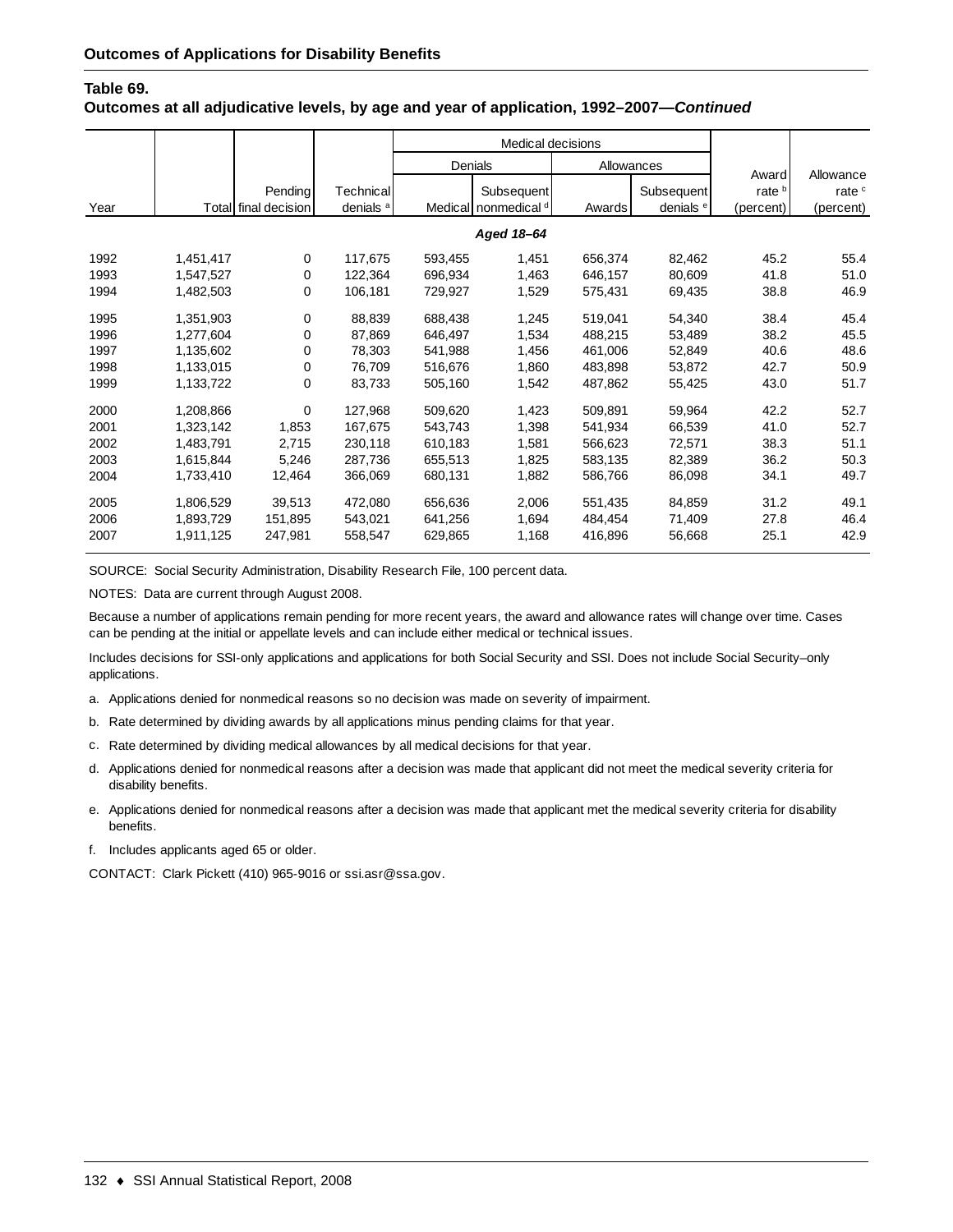## **Table 70. Medical decisions at the initial adjudicative level, by age, year of application, and program, 1992–2007**

|      |                        | All decisions      |                                             |                      | Decisions on applications<br>for SSI only |                                             |                    | Decisions on applications<br>for both Social Security and SSI |                                             |
|------|------------------------|--------------------|---------------------------------------------|----------------------|-------------------------------------------|---------------------------------------------|--------------------|---------------------------------------------------------------|---------------------------------------------|
| Year | Total                  | Allowances         | Allowance<br>rate <sup>a</sup><br>(percent) | Total                | Allowances                                | Allowance<br>rate <sup>a</sup><br>(percent) | Total              | Allowances                                                    | Allowance<br>rate <sup>a</sup><br>(percent) |
|      |                        |                    |                                             |                      | All ages <sup>b</sup>                     |                                             |                    |                                                               |                                             |
| 1992 |                        |                    |                                             |                      |                                           | 42.2                                        |                    |                                                               |                                             |
| 1993 | 1,694,513<br>1,907,731 | 686,962<br>687,630 | 40.5<br>36.0                                | 946,348<br>1,106,624 | 399,334<br>409,102                        | 37.0                                        | 748,165<br>801,107 | 287,628<br>278,528                                            | 38.4<br>34.8                                |
| 1994 | 1,891,324              | 577,721            | 30.5                                        | 1,105,532            | 335,756                                   | 30.4                                        | 785,792            | 241,965                                                       | 30.8                                        |
|      |                        |                    |                                             |                      |                                           |                                             |                    |                                                               |                                             |
| 1995 | 1,741,877              | 507,742            | 29.1                                        | 1,037,201            | 291,168                                   | 28.1                                        | 704,676            | 216,574                                                       | 30.7                                        |
| 1996 | 1,673,743              | 508,931            | 30.4                                        | 1,000,530            | 296,655                                   | 29.6                                        | 673,213            | 212,276                                                       | 31.5                                        |
| 1997 | 1,407,825              | 459,297            | 32.6                                        | 820,527              | 260,354                                   | 31.7                                        | 587,298            | 198,943                                                       | 33.9                                        |
| 1998 | 1,424,548              | 520,690            | 36.6                                        | 843,671              | 304,856                                   | 36.1                                        | 580,877            | 215,834                                                       | 37.2                                        |
| 1999 | 1,422,398              | 531,498            | 37.4                                        | 843,031              | 312,871                                   | 37.1                                        | 579,367            | 218,627                                                       | 37.7                                        |
| 2000 | 1,456,301              | 556,990            | 38.2                                        | 845,623              | 321,029                                   | 38.0                                        | 610,678            | 235,961                                                       | 38.6                                        |
| 2001 | 1,546,185              | 595,925            | 38.5                                        | 860,922              | 338,218                                   | 39.3                                        | 685,263            | 257,707                                                       | 37.6                                        |
| 2002 | 1,680,748              | 619,748            | 36.9                                        | 904,266              | 345,482                                   | 38.2                                        | 776,482            | 274,266                                                       | 35.3                                        |
| 2003 | 1,770,376              | 635,241            | 35.9                                        | 917,511              | 344,751                                   | 37.6                                        | 852,865            | 290,490                                                       | 34.1                                        |
| 2004 | 1,815,210              | 643,973            | 35.5                                        | 917,670              | 343,476                                   | 37.4                                        | 897,540            | 300,497                                                       | 33.5                                        |
| 2005 | 1,764,257              | 622,318            | 35.3                                        | 888,608              | 329,954                                   | 37.1                                        | 875,649            | 292,364                                                       | 33.4                                        |
| 2006 | 1,782,470              | 606,598            | 34.0                                        | 902,246              | 321,982                                   | 35.7                                        | 880,224            | 284,616                                                       | 32.3                                        |
| 2007 | 1,781,866              | 605,291            | 34.0                                        | 906,097              | 323,410                                   | 35.7                                        | 875,769            | 281,881                                                       | 32.2                                        |
|      |                        |                    |                                             |                      | Under age 18                              |                                             |                    |                                                               |                                             |
| 1992 | 360,117                | 194,494            | 54.0                                        | 329,316              | 176,929                                   | 53.7                                        | 30,801             | 17,565                                                        | 57.0                                        |
| 1993 | 481,888                | 218,724            | 45.4                                        | 443,778              | 200,206                                   | 45.1                                        | 38,110             | 18,518                                                        | 48.6                                        |
| 1994 | 513,641                | 177,660            | 34.6                                        | 475,233              | 164,436                                   | 34.6                                        | 38,408             | 13,224                                                        | 34.4                                        |
| 1995 | 477,274                | 149,140            | 31.2                                        | 443,367              | 138,959                                   | 31.3                                        | 33,907             | 10,181                                                        | 30.0                                        |
| 1996 | 443,525                | 133,375            | 30.1                                        | 413,379              | 124,846                                   | 30.2                                        | 30,146             | 8,529                                                         | 28.3                                        |
| 1997 | 324,069                | 112,387            | 34.7                                        | 302,540              | 105,366                                   | 34.8                                        | 21,529             | 7,021                                                         | 32.6                                        |
| 1998 | 327,688                | 129,729            | 39.6                                        | 306,164              | 121,371                                   | 39.6                                        | 21,524             | 8,358                                                         | 38.8                                        |
| 1999 | 333,169                | 135,117            | 40.6                                        | 310,763              | 126,253                                   | 40.6                                        | 22,406             | 8,864                                                         | 39.6                                        |
| 2000 | 339,702                | 143,267            | 42.2                                        | 316,328              | 133,426                                   | 42.2                                        | 23,374             | 9,841                                                         | 42.1                                        |
| 2001 | 357,265                | 157,730            | 44.1                                        | 332,724              | 146,688                                   | 44.1                                        | 24,541             | 11,042                                                        | 45.0                                        |
| 2002 | 390,294                | 170,542            | 43.7                                        | 363,020              | 158,263                                   | 43.6                                        | 27,274             | 12,279                                                        | 45.0                                        |
| 2003 | 412,825                | 178,453            | 43.2                                        | 384,481              | 165,876                                   | 43.1                                        | 28,344             | 12,577                                                        | 44.4                                        |
| 2004 | 420,196                | 180,657            | 43.0                                        | 391,086              | 167,717                                   | 42.9                                        | 29,110             | 12,940                                                        | 44.5                                        |
| 2005 | 398,553                | 169,542            | 42.5                                        | 370,111              | 157,280                                   | 42.5                                        | 28,442             | 12,262                                                        | 43.1                                        |
| 2006 | 405,200                | 166,664            | 41.1                                        | 378,436              | 156,259                                   | 41.3                                        | 26,764             | 10,405                                                        | 38.9                                        |
| 2007 | 404,348                | 166,985            | 41.3                                        | 378,733              | 157,550                                   | 41.6                                        | 25,615             | 9,435                                                         | 36.8                                        |
|      |                        |                    |                                             |                      |                                           |                                             |                    |                                                               | (Continued)                                 |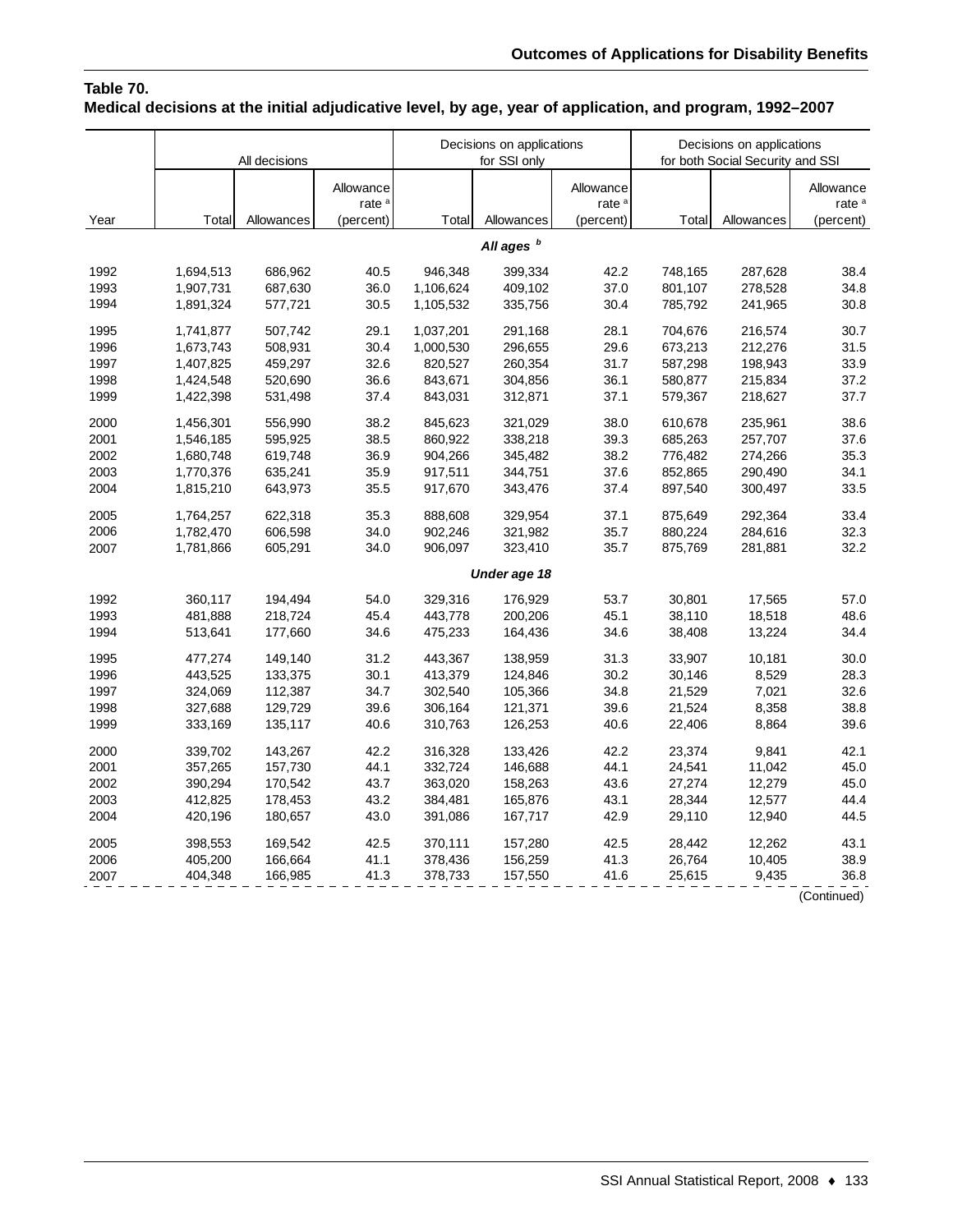## **Table 70.**

**Medical decisions at the initial adjudicative level, by age, year of application, and program, 1992–2007—** *Continued*

|      |            | All decisions |                                             |         | Decisions on applications<br>for SSI only |                                             | Decisions on applications<br>for both Social Security and SSI |            |                                             |  |
|------|------------|---------------|---------------------------------------------|---------|-------------------------------------------|---------------------------------------------|---------------------------------------------------------------|------------|---------------------------------------------|--|
| Year | Total      | Allowances    | Allowance<br>rate <sup>a</sup><br>(percent) | Total   | Allowances                                | Allowance<br>rate <sup>a</sup><br>(percent) | Total                                                         | Allowances | Allowance<br>rate <sup>a</sup><br>(percent) |  |
|      |            |               |                                             |         |                                           |                                             |                                                               |            |                                             |  |
|      | Aged 18-64 |               |                                             |         |                                           |                                             |                                                               |            |                                             |  |
| 1992 | 1,333,742  | 492.046       | 36.9                                        | 616.523 | 222,077                                   | 36.0                                        | 717,219                                                       | 269,969    | 37.6                                        |  |
| 1993 | 1,425,163  | 468.477       | 32.9                                        | 662,298 | 208,554                                   | 31.5                                        | 762.865                                                       | 259,923    | 34.1                                        |  |
| 1994 | 1.376.322  | 399.267       | 29.0                                        | 629.051 | 170.618                                   | 27.1                                        | 747,271                                                       | 228.649    | 30.6                                        |  |
| 1995 | 1,263,064  | 357,732       | 28.3                                        | 592,390 | 151,417                                   | 25.6                                        | 670,674                                                       | 206,315    | 30.8                                        |  |
| 1996 | 1,189,735  | 338,209       | 28.4                                        | 555.158 | 142,505                                   | 25.7                                        | 634,577                                                       | 195,704    | 30.8                                        |  |
| 1997 | 1,057,299  | 324,213       | 30.7                                        | 498.637 | 139,003                                   | 27.9                                        | 558,662                                                       | 185,210    | 33.2                                        |  |
| 1998 | 1.056.306  | 356,592       | 33.8                                        | 506,024 | 157.861                                   | 31.2                                        | 550.282                                                       | 198,731    | 36.1                                        |  |
| 1999 | 1.049.989  | 362,246       | 34.5                                        | 502,870 | 162,036                                   | 32.2                                        | 547,119                                                       | 200.210    | 36.6                                        |  |
| 2000 | 1,080,898  | 382,587       | 35.4                                        | 503,636 | 166,188                                   | 33.0                                        | 577.262                                                       | 216,399    | 37.5                                        |  |
| 2001 | 1,155,467  | 408,901       | 35.4                                        | 505,101 | 172,232                                   | 34.1                                        | 650,366                                                       | 236,669    | 36.4                                        |  |
| 2002 | 1.253.673  | 416,823       | 33.2                                        | 515,934 | 165.906                                   | 32.2                                        | 737,739                                                       | 250,917    | 34.0                                        |  |
| 2003 | 1,328,108  | 430,707       | 32.4                                        | 515,659 | 164,504                                   | 31.9                                        | 812,449                                                       | 266,203    | 32.8                                        |  |
| 2004 | 1,367,341  | 438,473       | 32.1                                        | 511,679 | 163,312                                   | 31.9                                        | 855,662                                                       | 275,161    | 32.2                                        |  |
| 2005 | 1,334,449  | 423.953       | 31.8                                        | 500.985 | 157,232                                   | 31.4                                        | 833,464                                                       | 266,721    | 32.0                                        |  |
| 2006 | 1,350,678  | 415,373       | 30.8                                        | 511,033 | 154.634                                   | 30.3                                        | 839,645                                                       | 260,739    | 31.1                                        |  |
| 2007 | 1,352,507  | 414,990       | 30.7                                        | 516,600 | 156,443                                   | 30.3                                        | 835,907                                                       | 258,547    | 30.9                                        |  |

SOURCE: Social Security Administration, Disability Research File, 100 percent data.

NOTES: Data are current through August 2008.

Because a number of applications remain pending for more recent years, the award and allowance rates will change over time.

Applications with a medical decision may be pending a final nonmedical decision or subsequently denied for nonmedical reasons.

a. Rate determined by dividing medical allowances by all medical decisions for that year.

b. Includes applicants aged 65 or older.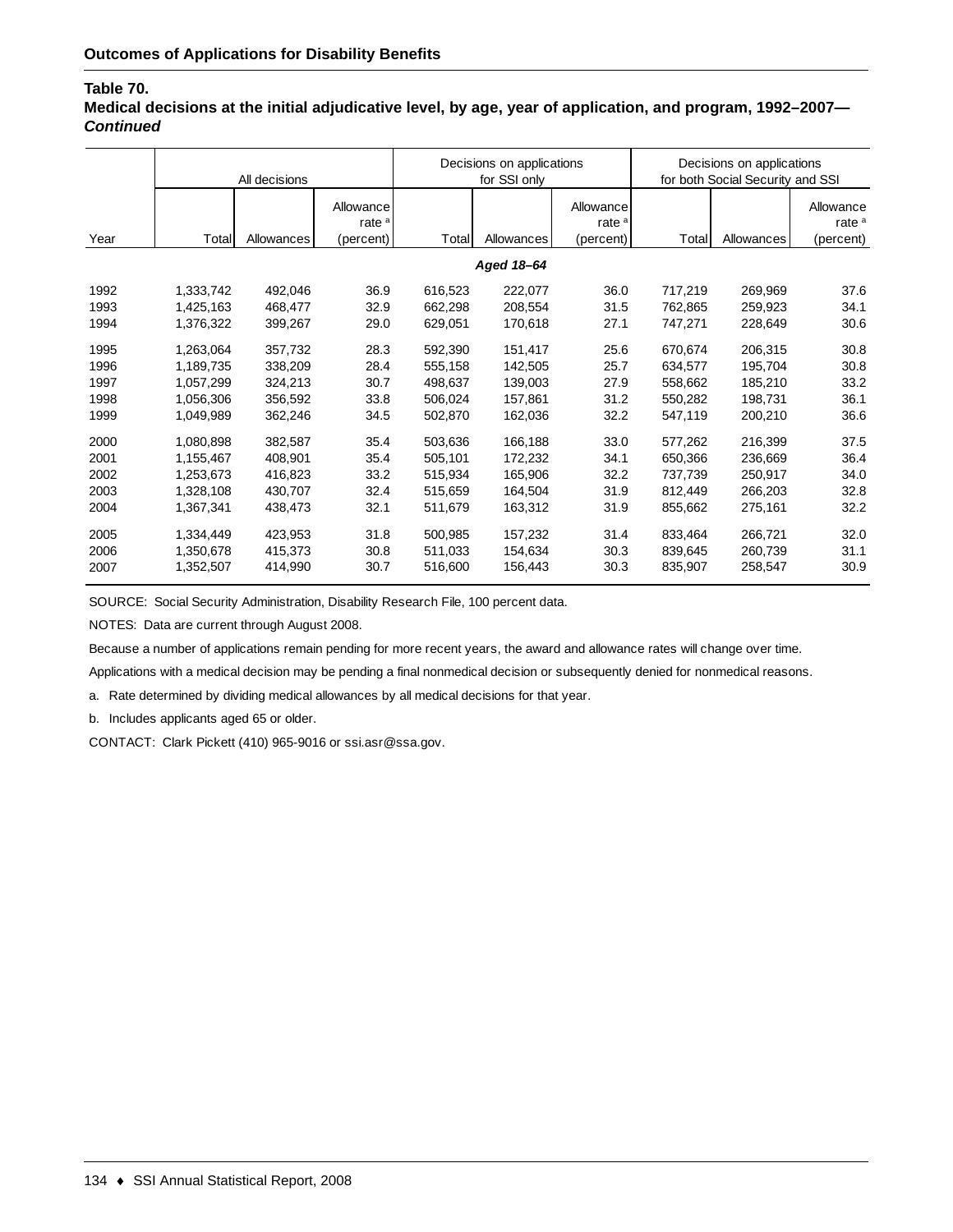## **Table 71. Medical decisions at the reconsideration level, by age, year of application, and program, 1992–2007**

|      |         | All decisions |                                |         | Decisions on applications<br>for SSI only |                                | Decisions on applications<br>for both Social Security and SSI |            |                                |
|------|---------|---------------|--------------------------------|---------|-------------------------------------------|--------------------------------|---------------------------------------------------------------|------------|--------------------------------|
|      |         |               | Allowance<br>rate <sup>a</sup> |         |                                           | Allowance<br>rate <sup>a</sup> |                                                               |            | Allowance<br>rate <sup>a</sup> |
| Year | Total   | Allowances    | (percent)                      | Total   | Allowances                                | (percent)                      | Total                                                         | Allowances | (percent)                      |
|      |         |               |                                |         | All ages <sup>b</sup>                     |                                |                                                               |            |                                |
| 1992 | 479,152 | 74,500        | 15.5                           | 234,057 | 38,371                                    | 16.4                           | 245,095                                                       | 36,129     | 14.7                           |
| 1993 | 557,384 | 75,559        | 13.6                           | 280,174 | 38,663                                    | 13.8                           | 277,210                                                       | 36,896     | 13.3                           |
| 1994 | 571,602 | 73,734        | 12.9                           | 290,341 | 36,826                                    | 12.7                           | 281,261                                                       | 36,908     | 13.1                           |
| 1995 | 522,987 | 66,780        | 12.8                           | 275,013 | 33,432                                    | 12.2                           | 247,974                                                       | 33,348     | 13.4                           |
| 1996 | 480,593 | 65,352        | 13.6                           | 249,224 | 32,510                                    | 13.0                           | 231,369                                                       | 32,842     | 14.2                           |
| 1997 | 409,396 | 62,496        | 15.3                           | 208,993 | 31,881                                    | 15.3                           | 200,403                                                       | 30,615     | 15.3                           |
| 1998 | 390,212 | 61,264        | 15.7                           | 203,132 | 31,818                                    | 15.7                           | 187,080                                                       | 29,446     | 15.7                           |
| 1999 | 382,196 | 55,620        | 14.6                           | 197,671 | 28,498                                    | 14.4                           | 184,525                                                       | 27,122     | 14.7                           |
| 2000 | 382,757 | 53,132        | 13.9                           | 192,285 | 26,455                                    | 13.8                           | 190,472                                                       | 26,677     | 14.0                           |
| 2001 | 407,299 | 53,426        | 13.1                           | 190,634 | 25,393                                    | 13.3                           | 216,665                                                       | 28,033     | 12.9                           |
| 2002 | 458,317 | 56,028        | 12.2                           | 203,464 | 25,777                                    | 12.7                           | 254,853                                                       | 30,251     | 11.9                           |
| 2003 | 487,775 | 57,030        | 11.7                           | 202,378 | 24,692                                    | 12.2                           | 285,397                                                       | 32,338     | 11.3                           |
| 2004 | 487,526 | 54,042        | 11.1                           | 193,247 | 22,662                                    | 11.7                           | 294,279                                                       | 31,380     | 10.7                           |
| 2005 | 464,315 | 50,943        | 11.0                           | 184,811 | 22,193                                    | 12.0                           | 279,504                                                       | 28,750     | 10.3                           |
| 2006 | 474,823 | 49,748        | 10.5                           | 192,779 | 21,493                                    | 11.1                           | 282,044                                                       | 28,255     | 10.0                           |
| 2007 | 453,797 | 42,681        | 9.4                            | 187,127 | 18,860                                    | 10.1                           | 266,670                                                       | 23,821     | 8.9                            |
|      |         |               |                                |         | Under age 18                              |                                |                                                               |            |                                |
| 1992 | 49,099  | 9,570         | 19.5                           | 44,562  | 8,590                                     | 19.3                           | 4,537                                                         | 980        | 21.6                           |
| 1993 | 75,816  | 11,440        | 15.1                           | 69,176  | 10,355                                    | 15.0                           | 6,640                                                         | 1,085      | 16.3                           |
| 1994 | 91,854  | 11,475        | 12.5                           | 83,789  | 10,461                                    | 12.5                           | 8,065                                                         | 1,014      | 12.6                           |
| 1995 | 86,651  | 10,459        | 12.1                           | 79,397  | 9,625                                     | 12.1                           | 7,254                                                         | 834        | 11.5                           |
| 1996 | 74,836  | 9,646         | 12.9                           | 68,797  | 8,863                                     | 12.9                           | 6,039                                                         | 783        | 13.0                           |
| 1997 | 51,365  | 8,583         | 16.7                           | 47,131  | 7,883                                     | 16.7                           | 4,234                                                         | 700        | 16.5                           |
| 1998 | 49,909  | 8,042         | 16.1                           | 45,989  | 7,417                                     | 16.1                           | 3,920                                                         | 625        | 15.9                           |
| 1999 | 49,456  | 7,476         | 15.1                           | 45,465  | 6,839                                     | 15.0                           | 3,991                                                         | 637        | 16.0                           |
| 2000 | 48,361  | 7,513         | 15.5                           | 44,462  | 6,950                                     | 15.6                           | 3,899                                                         | 563        | 14.4                           |
| 2001 | 49,495  | 7,649         | 15.5                           | 45,567  | 7,069                                     | 15.5                           | 3,928                                                         | 580        | 14.8                           |
| 2002 | 56,273  | 8,312         | 14.8                           | 51,775  | 7,620                                     | 14.7                           | 4,498                                                         | 692        | 15.4                           |
| 2003 | 59,715  | 8,457         | 14.2                           | 54,939  | 7,763                                     | 14.1                           | 4,776                                                         | 694        | 14.5                           |
| 2004 | 58,298  | 7,833         | 13.4                           | 53,622  | 7,261                                     | 13.5                           | 4,676                                                         | 572        | 12.2                           |
| 2005 | 54,545  | 7,836         | 14.4                           | 50,062  | 7,222                                     | 14.4                           | 4,483                                                         | 614        | 13.7                           |
| 2006 | 57,442  | 7,948         | 13.8                           | 53,093  | 7,401                                     | 13.9                           | 4,349                                                         | 547        | 12.6                           |
| 2007 | 55,169  | 7,433         | 13.5                           | 51,321  | 7,026                                     | 13.7                           | 3,848                                                         | 407        | 10.6                           |
|      |         |               |                                |         |                                           |                                |                                                               |            | (Continued)                    |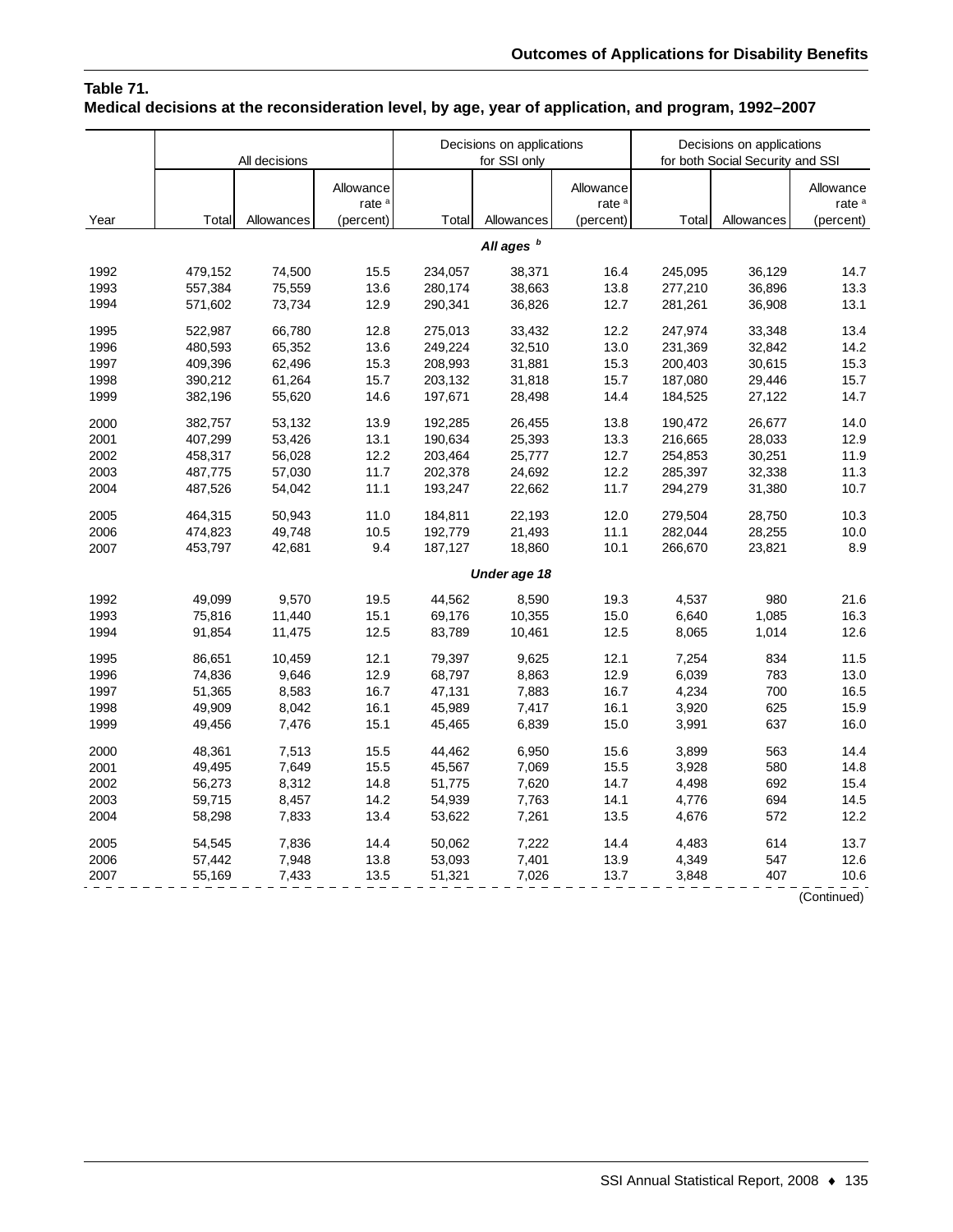#### **Table 71.**

**Medical decisions at the reconsideration level, by age, year of application, and program, 1992–2007—** *Continued*

|      |            | All decisions |                                             |         | Decisions on applications<br>for SSI only |                                             | Decisions on applications<br>for both Social Security and SSI |            |                                             |  |
|------|------------|---------------|---------------------------------------------|---------|-------------------------------------------|---------------------------------------------|---------------------------------------------------------------|------------|---------------------------------------------|--|
| Year | Total      | Allowances    | Allowance<br>rate <sup>a</sup><br>(percent) | Total   | Allowances                                | Allowance<br>rate <sup>a</sup><br>(percent) | Total                                                         | Allowances | Allowance<br>rate <sup>a</sup><br>(percent) |  |
|      |            |               |                                             |         |                                           |                                             |                                                               |            |                                             |  |
|      | Aged 18-64 |               |                                             |         |                                           |                                             |                                                               |            |                                             |  |
| 1992 | 429.944    | 64,891        | 15.1                                        | 189,409 | 29,744                                    | 15.7                                        | 240,535                                                       | 35,147     | 14.6                                        |  |
| 1993 | 481,434    | 64,074        | 13.3                                        | 210,882 | 28,268                                    | 13.4                                        | 270.552                                                       | 35,806     | 13.2                                        |  |
| 1994 | 479,439    | 62,150        | 13.0                                        | 206,253 | 26,260                                    | 12.7                                        | 273,186                                                       | 35,890     | 13.1                                        |  |
| 1995 | 435.988    | 56,205        | 12.9                                        | 195,281 | 23,695                                    | 12.1                                        | 240,707                                                       | 32,510     | 13.5                                        |  |
| 1996 | 403,309    | 54,194        | 13.4                                        | 178,404 | 22,457                                    | 12.6                                        | 224.905                                                       | 31,737     | 14.1                                        |  |
| 1997 | 355,514    | 52,588        | 14.8                                        | 159,694 | 22,951                                    | 14.4                                        | 195,820                                                       | 29,637     | 15.1                                        |  |
| 1998 | 337,411    | 51,757        | 15.3                                        | 154,436 | 23,051                                    | 14.9                                        | 182,975                                                       | 28,706     | 15.7                                        |  |
| 1999 | 330,830    | 47,239        | 14.3                                        | 150,460 | 20,861                                    | 13.9                                        | 180,370                                                       | 26,378     | 14.6                                        |  |
| 2000 | 332.767    | 44,858        | 13.5                                        | 146,383 | 18,874                                    | 12.9                                        | 186,384                                                       | 25,984     | 13.9                                        |  |
| 2001 | 356,236    | 45,031        | 12.6                                        | 143,740 | 17,759                                    | 12.4                                        | 212,496                                                       | 27,272     | 12.8                                        |  |
| 2002 | 400,138    | 46,786        | 11.7                                        | 150,064 | 17,446                                    | 11.6                                        | 250,074                                                       | 29,340     | 11.7                                        |  |
| 2003 | 426,628    | 47,919        | 11.2                                        | 146,276 | 16,465                                    | 11.3                                        | 280,352                                                       | 31,454     | 11.2                                        |  |
| 2004 | 428,092    | 45,662        | 10.7                                        | 138,753 | 15,054                                    | 10.8                                        | 289,339                                                       | 30,608     | 10.6                                        |  |
| 2005 | 408.760    | 42,453        | 10.4                                        | 134,012 | 14,544                                    | 10.9                                        | 274,748                                                       | 27,909     | 10.2                                        |  |
| 2006 | 416,547    | 41,271        | 9.9                                         | 139,116 | 13,786                                    | 9.9                                         | 277,431                                                       | 27,485     | 9.9                                         |  |
| 2007 | 397,958    | 34,798        | 8.7                                         | 135,400 | 11,614                                    | 8.6                                         | 262,558                                                       | 23,184     | 8.8                                         |  |

SOURCE: Social Security Administration, Disability Research File, 100 percent data.

NOTES: Data are current through August 2008.

Because a number of applications remain pending for more recent years, the award and allowance rates will change over time.

Applications with a medical decision may be pending a final nonmedical decision or subsequently denied for nonmedical reasons.

A revised process was introduced on October 1, 1999, in 10 states, under which initial denials could be appealed directly to the hearing level without a reconsideration.

a. Rate determined by dividing medical allowances by all medical decisions for that year.

b. Includes applicants aged 65 or older.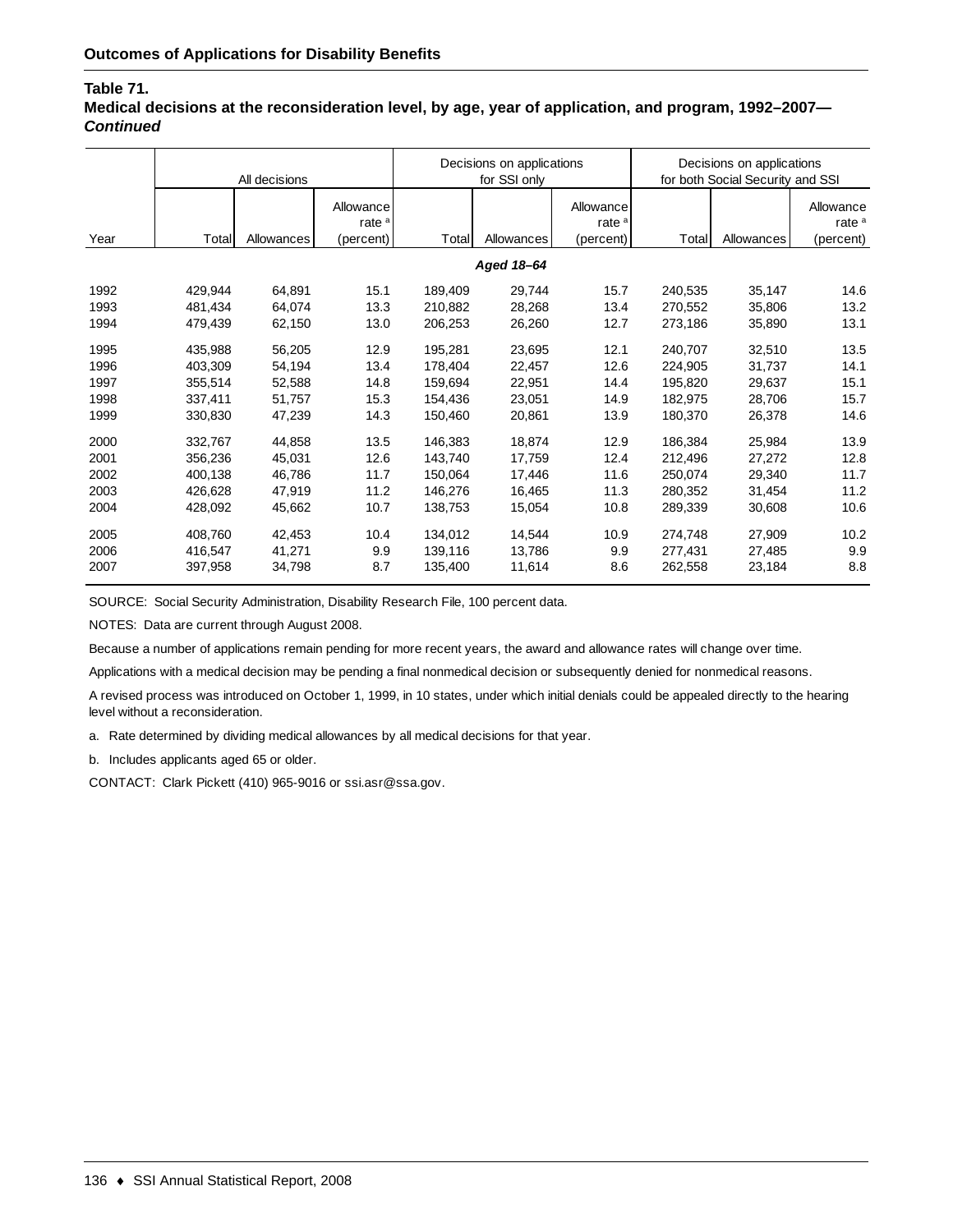## **Table 72. Medical decisions at the hearing level or above, by age, year of application, and program, 1992–2007**

| Allowance<br>Allowance<br>Allowance<br>rate <sup>a</sup><br>rate <sup>a</sup><br>rate <sup>a</sup><br>Year<br>Total<br>Allowances<br>Total<br>Allowances<br>(percent)<br>Allowances<br>(percent)<br>Total<br>(percent)<br>All ages <sup>b</sup><br>110,349<br>1992<br>280,751<br>189,656<br>67.6<br>128,789<br>79,307<br>61.6<br>151,962<br>72.6<br>68.9<br>1993<br>327,271<br>205,185<br>62.7<br>153,126<br>85,195<br>55.6<br>174,145<br>119,990<br>1994<br>333,329<br>59.0<br>156,584<br>80,594<br>51.5<br>176,745<br>116,162<br>65.7<br>196,756<br>1995<br>300.958<br>170,826<br>56.8<br>145.570<br>70.445<br>48.4<br>155.388<br>100.381<br>64.6<br>1996<br>271,977<br>159,167<br>58.5<br>128,712<br>64,430<br>50.1<br>143,265<br>94,737<br>66.1<br>1997<br>60.8<br>53.3<br>67.5<br>238,765<br>145,150<br>112,218<br>59,766<br>126,547<br>85,384<br>1998<br>224,761<br>137,432<br>61.1<br>107,693<br>58,028<br>53.9<br>117,068<br>79,404<br>67.8<br>1999<br>231,530<br>142,355<br>61.5<br>111,215<br>59,903<br>53.9<br>120,315<br>82,452<br>68.5<br>52.3<br>67.9<br>2000<br>251,328<br>152,023<br>60.5<br>119,614<br>62,610<br>131,714<br>89,413<br>2001<br>272,516<br>164,497<br>60.4<br>121,696<br>63,073<br>51.8<br>150,820<br>101,424<br>67.2<br>60.4<br>129,780<br>66,852<br>51.5<br>66.8<br>2002<br>309,249<br>186,678<br>179,469<br>119,826<br>64,876<br>66.8<br>326,110<br>198,190<br>60.8<br>126,435<br>51.3<br>199,675<br>133,314<br>2003<br>62.2<br>117,766<br>61,675<br>52.4<br>137,943<br>68.0<br>2004<br>320,709<br>199,618<br>202,943<br>65.0<br>99,944<br>71.0<br>2005<br>275,448<br>179,108<br>54,562<br>54.6<br>175,504<br>124,546<br>71.3<br>2006<br>161,129<br>104,614<br>64.9<br>60,159<br>32,598<br>54.2<br>100,970<br>72,016<br>2007<br>37,426<br>25,257<br>67.5<br>15,174<br>8,181<br>53.9<br>22,252<br>17,076<br>76.7<br>Under age 18<br>19,988<br>7,729<br>6.890<br>1992<br>38.7<br>17,979<br>38.3<br>2,009<br>839<br>41.8<br>1,137<br>31,658<br>10,921<br>34.5<br>28,625<br>9,784<br>34.2<br>3,033<br>37.5<br>1993<br>13,222<br>3,882<br>1,362<br>35.1<br>38,751<br>34.1<br>34,869<br>11,860<br>34.0<br>1994<br>35,856<br>11,285<br>31.5<br>32,428<br>10,131<br>31.2<br>1,154<br>33.7<br>1995<br>3,428<br>9,153<br>32.6<br>25,589<br>8,295<br>32.4<br>2,516<br>34.1<br>1996<br>28,105<br>858<br>7,300<br>37.3<br>17,723<br>37.2<br>1,826<br>706<br>38.7<br>1997<br>19,549<br>6,594<br>1,705<br>41.0<br>18,904<br>7,249<br>38.3<br>17,199<br>6,550<br>38.1<br>699<br>1998<br>8,082<br>38.7<br>18,986<br>38.4<br>1,917<br>789<br>41.2<br>1999<br>20,903<br>7,293<br>24,579<br>9,180<br>37.3<br>22,358<br>8,264<br>37.0<br>2,221<br>916<br>41.2<br>2000<br>26,028<br>9,539<br>36.6<br>23,777<br>8,639<br>36.3<br>2,251<br>900<br>40.0<br>2001<br>10,629<br>973<br>2002<br>29,525<br>36.0<br>27,005<br>9,656<br>35.8<br>2,520<br>38.6<br>2003<br>30,553<br>10,920<br>35.7<br>27,863<br>9,872<br>35.4<br>2,690<br>1,048<br>39.0<br>10,563<br>36.3<br>35.8<br>1,067<br>41.1<br>2004<br>29,088<br>26,490<br>9,496<br>2,598<br>2005<br>23.776<br>9,079<br>38.2<br>21,665<br>8,185<br>37.8<br>2,111<br>894<br>42.3<br>2006<br>13,163<br>5,269<br>40.0<br>12,123<br>4,839<br>39.9<br>1,040<br>430<br>41.3<br>3,041<br>1,439<br>203<br>96<br>2007<br>47.3<br>2,838<br>1,343<br>47.3<br>47.3 |  | All decisions |  |  | Decisions on applications<br>for SSI only | Decisions on applications<br>for both Social Security and SSI |  |  |
|----------------------------------------------------------------------------------------------------------------------------------------------------------------------------------------------------------------------------------------------------------------------------------------------------------------------------------------------------------------------------------------------------------------------------------------------------------------------------------------------------------------------------------------------------------------------------------------------------------------------------------------------------------------------------------------------------------------------------------------------------------------------------------------------------------------------------------------------------------------------------------------------------------------------------------------------------------------------------------------------------------------------------------------------------------------------------------------------------------------------------------------------------------------------------------------------------------------------------------------------------------------------------------------------------------------------------------------------------------------------------------------------------------------------------------------------------------------------------------------------------------------------------------------------------------------------------------------------------------------------------------------------------------------------------------------------------------------------------------------------------------------------------------------------------------------------------------------------------------------------------------------------------------------------------------------------------------------------------------------------------------------------------------------------------------------------------------------------------------------------------------------------------------------------------------------------------------------------------------------------------------------------------------------------------------------------------------------------------------------------------------------------------------------------------------------------------------------------------------------------------------------------------------------------------------------------------------------------------------------------------------------------------------------------------------------------------------------------------------------------------------------------------------------------------------------------------------------------------------------------------------------------------------------------------------------------------------------------------------------------------------------------------------------------------------------------------------------------------------------------------------------------------------------------------------------------------------------------------------------------------------------------------------------------------------------|--|---------------|--|--|-------------------------------------------|---------------------------------------------------------------|--|--|
|                                                                                                                                                                                                                                                                                                                                                                                                                                                                                                                                                                                                                                                                                                                                                                                                                                                                                                                                                                                                                                                                                                                                                                                                                                                                                                                                                                                                                                                                                                                                                                                                                                                                                                                                                                                                                                                                                                                                                                                                                                                                                                                                                                                                                                                                                                                                                                                                                                                                                                                                                                                                                                                                                                                                                                                                                                                                                                                                                                                                                                                                                                                                                                                                                                                                                                                |  |               |  |  |                                           |                                                               |  |  |
|                                                                                                                                                                                                                                                                                                                                                                                                                                                                                                                                                                                                                                                                                                                                                                                                                                                                                                                                                                                                                                                                                                                                                                                                                                                                                                                                                                                                                                                                                                                                                                                                                                                                                                                                                                                                                                                                                                                                                                                                                                                                                                                                                                                                                                                                                                                                                                                                                                                                                                                                                                                                                                                                                                                                                                                                                                                                                                                                                                                                                                                                                                                                                                                                                                                                                                                |  |               |  |  |                                           |                                                               |  |  |
|                                                                                                                                                                                                                                                                                                                                                                                                                                                                                                                                                                                                                                                                                                                                                                                                                                                                                                                                                                                                                                                                                                                                                                                                                                                                                                                                                                                                                                                                                                                                                                                                                                                                                                                                                                                                                                                                                                                                                                                                                                                                                                                                                                                                                                                                                                                                                                                                                                                                                                                                                                                                                                                                                                                                                                                                                                                                                                                                                                                                                                                                                                                                                                                                                                                                                                                |  |               |  |  |                                           |                                                               |  |  |
|                                                                                                                                                                                                                                                                                                                                                                                                                                                                                                                                                                                                                                                                                                                                                                                                                                                                                                                                                                                                                                                                                                                                                                                                                                                                                                                                                                                                                                                                                                                                                                                                                                                                                                                                                                                                                                                                                                                                                                                                                                                                                                                                                                                                                                                                                                                                                                                                                                                                                                                                                                                                                                                                                                                                                                                                                                                                                                                                                                                                                                                                                                                                                                                                                                                                                                                |  |               |  |  |                                           |                                                               |  |  |
|                                                                                                                                                                                                                                                                                                                                                                                                                                                                                                                                                                                                                                                                                                                                                                                                                                                                                                                                                                                                                                                                                                                                                                                                                                                                                                                                                                                                                                                                                                                                                                                                                                                                                                                                                                                                                                                                                                                                                                                                                                                                                                                                                                                                                                                                                                                                                                                                                                                                                                                                                                                                                                                                                                                                                                                                                                                                                                                                                                                                                                                                                                                                                                                                                                                                                                                |  |               |  |  |                                           |                                                               |  |  |
|                                                                                                                                                                                                                                                                                                                                                                                                                                                                                                                                                                                                                                                                                                                                                                                                                                                                                                                                                                                                                                                                                                                                                                                                                                                                                                                                                                                                                                                                                                                                                                                                                                                                                                                                                                                                                                                                                                                                                                                                                                                                                                                                                                                                                                                                                                                                                                                                                                                                                                                                                                                                                                                                                                                                                                                                                                                                                                                                                                                                                                                                                                                                                                                                                                                                                                                |  |               |  |  |                                           |                                                               |  |  |
|                                                                                                                                                                                                                                                                                                                                                                                                                                                                                                                                                                                                                                                                                                                                                                                                                                                                                                                                                                                                                                                                                                                                                                                                                                                                                                                                                                                                                                                                                                                                                                                                                                                                                                                                                                                                                                                                                                                                                                                                                                                                                                                                                                                                                                                                                                                                                                                                                                                                                                                                                                                                                                                                                                                                                                                                                                                                                                                                                                                                                                                                                                                                                                                                                                                                                                                |  |               |  |  |                                           |                                                               |  |  |
|                                                                                                                                                                                                                                                                                                                                                                                                                                                                                                                                                                                                                                                                                                                                                                                                                                                                                                                                                                                                                                                                                                                                                                                                                                                                                                                                                                                                                                                                                                                                                                                                                                                                                                                                                                                                                                                                                                                                                                                                                                                                                                                                                                                                                                                                                                                                                                                                                                                                                                                                                                                                                                                                                                                                                                                                                                                                                                                                                                                                                                                                                                                                                                                                                                                                                                                |  |               |  |  |                                           |                                                               |  |  |
|                                                                                                                                                                                                                                                                                                                                                                                                                                                                                                                                                                                                                                                                                                                                                                                                                                                                                                                                                                                                                                                                                                                                                                                                                                                                                                                                                                                                                                                                                                                                                                                                                                                                                                                                                                                                                                                                                                                                                                                                                                                                                                                                                                                                                                                                                                                                                                                                                                                                                                                                                                                                                                                                                                                                                                                                                                                                                                                                                                                                                                                                                                                                                                                                                                                                                                                |  |               |  |  |                                           |                                                               |  |  |
|                                                                                                                                                                                                                                                                                                                                                                                                                                                                                                                                                                                                                                                                                                                                                                                                                                                                                                                                                                                                                                                                                                                                                                                                                                                                                                                                                                                                                                                                                                                                                                                                                                                                                                                                                                                                                                                                                                                                                                                                                                                                                                                                                                                                                                                                                                                                                                                                                                                                                                                                                                                                                                                                                                                                                                                                                                                                                                                                                                                                                                                                                                                                                                                                                                                                                                                |  |               |  |  |                                           |                                                               |  |  |
|                                                                                                                                                                                                                                                                                                                                                                                                                                                                                                                                                                                                                                                                                                                                                                                                                                                                                                                                                                                                                                                                                                                                                                                                                                                                                                                                                                                                                                                                                                                                                                                                                                                                                                                                                                                                                                                                                                                                                                                                                                                                                                                                                                                                                                                                                                                                                                                                                                                                                                                                                                                                                                                                                                                                                                                                                                                                                                                                                                                                                                                                                                                                                                                                                                                                                                                |  |               |  |  |                                           |                                                               |  |  |
|                                                                                                                                                                                                                                                                                                                                                                                                                                                                                                                                                                                                                                                                                                                                                                                                                                                                                                                                                                                                                                                                                                                                                                                                                                                                                                                                                                                                                                                                                                                                                                                                                                                                                                                                                                                                                                                                                                                                                                                                                                                                                                                                                                                                                                                                                                                                                                                                                                                                                                                                                                                                                                                                                                                                                                                                                                                                                                                                                                                                                                                                                                                                                                                                                                                                                                                |  |               |  |  |                                           |                                                               |  |  |
|                                                                                                                                                                                                                                                                                                                                                                                                                                                                                                                                                                                                                                                                                                                                                                                                                                                                                                                                                                                                                                                                                                                                                                                                                                                                                                                                                                                                                                                                                                                                                                                                                                                                                                                                                                                                                                                                                                                                                                                                                                                                                                                                                                                                                                                                                                                                                                                                                                                                                                                                                                                                                                                                                                                                                                                                                                                                                                                                                                                                                                                                                                                                                                                                                                                                                                                |  |               |  |  |                                           |                                                               |  |  |
|                                                                                                                                                                                                                                                                                                                                                                                                                                                                                                                                                                                                                                                                                                                                                                                                                                                                                                                                                                                                                                                                                                                                                                                                                                                                                                                                                                                                                                                                                                                                                                                                                                                                                                                                                                                                                                                                                                                                                                                                                                                                                                                                                                                                                                                                                                                                                                                                                                                                                                                                                                                                                                                                                                                                                                                                                                                                                                                                                                                                                                                                                                                                                                                                                                                                                                                |  |               |  |  |                                           |                                                               |  |  |
|                                                                                                                                                                                                                                                                                                                                                                                                                                                                                                                                                                                                                                                                                                                                                                                                                                                                                                                                                                                                                                                                                                                                                                                                                                                                                                                                                                                                                                                                                                                                                                                                                                                                                                                                                                                                                                                                                                                                                                                                                                                                                                                                                                                                                                                                                                                                                                                                                                                                                                                                                                                                                                                                                                                                                                                                                                                                                                                                                                                                                                                                                                                                                                                                                                                                                                                |  |               |  |  |                                           |                                                               |  |  |
|                                                                                                                                                                                                                                                                                                                                                                                                                                                                                                                                                                                                                                                                                                                                                                                                                                                                                                                                                                                                                                                                                                                                                                                                                                                                                                                                                                                                                                                                                                                                                                                                                                                                                                                                                                                                                                                                                                                                                                                                                                                                                                                                                                                                                                                                                                                                                                                                                                                                                                                                                                                                                                                                                                                                                                                                                                                                                                                                                                                                                                                                                                                                                                                                                                                                                                                |  |               |  |  |                                           |                                                               |  |  |
|                                                                                                                                                                                                                                                                                                                                                                                                                                                                                                                                                                                                                                                                                                                                                                                                                                                                                                                                                                                                                                                                                                                                                                                                                                                                                                                                                                                                                                                                                                                                                                                                                                                                                                                                                                                                                                                                                                                                                                                                                                                                                                                                                                                                                                                                                                                                                                                                                                                                                                                                                                                                                                                                                                                                                                                                                                                                                                                                                                                                                                                                                                                                                                                                                                                                                                                |  |               |  |  |                                           |                                                               |  |  |
|                                                                                                                                                                                                                                                                                                                                                                                                                                                                                                                                                                                                                                                                                                                                                                                                                                                                                                                                                                                                                                                                                                                                                                                                                                                                                                                                                                                                                                                                                                                                                                                                                                                                                                                                                                                                                                                                                                                                                                                                                                                                                                                                                                                                                                                                                                                                                                                                                                                                                                                                                                                                                                                                                                                                                                                                                                                                                                                                                                                                                                                                                                                                                                                                                                                                                                                |  |               |  |  |                                           |                                                               |  |  |
|                                                                                                                                                                                                                                                                                                                                                                                                                                                                                                                                                                                                                                                                                                                                                                                                                                                                                                                                                                                                                                                                                                                                                                                                                                                                                                                                                                                                                                                                                                                                                                                                                                                                                                                                                                                                                                                                                                                                                                                                                                                                                                                                                                                                                                                                                                                                                                                                                                                                                                                                                                                                                                                                                                                                                                                                                                                                                                                                                                                                                                                                                                                                                                                                                                                                                                                |  |               |  |  |                                           |                                                               |  |  |
|                                                                                                                                                                                                                                                                                                                                                                                                                                                                                                                                                                                                                                                                                                                                                                                                                                                                                                                                                                                                                                                                                                                                                                                                                                                                                                                                                                                                                                                                                                                                                                                                                                                                                                                                                                                                                                                                                                                                                                                                                                                                                                                                                                                                                                                                                                                                                                                                                                                                                                                                                                                                                                                                                                                                                                                                                                                                                                                                                                                                                                                                                                                                                                                                                                                                                                                |  |               |  |  |                                           |                                                               |  |  |
|                                                                                                                                                                                                                                                                                                                                                                                                                                                                                                                                                                                                                                                                                                                                                                                                                                                                                                                                                                                                                                                                                                                                                                                                                                                                                                                                                                                                                                                                                                                                                                                                                                                                                                                                                                                                                                                                                                                                                                                                                                                                                                                                                                                                                                                                                                                                                                                                                                                                                                                                                                                                                                                                                                                                                                                                                                                                                                                                                                                                                                                                                                                                                                                                                                                                                                                |  |               |  |  |                                           |                                                               |  |  |
|                                                                                                                                                                                                                                                                                                                                                                                                                                                                                                                                                                                                                                                                                                                                                                                                                                                                                                                                                                                                                                                                                                                                                                                                                                                                                                                                                                                                                                                                                                                                                                                                                                                                                                                                                                                                                                                                                                                                                                                                                                                                                                                                                                                                                                                                                                                                                                                                                                                                                                                                                                                                                                                                                                                                                                                                                                                                                                                                                                                                                                                                                                                                                                                                                                                                                                                |  |               |  |  |                                           |                                                               |  |  |
|                                                                                                                                                                                                                                                                                                                                                                                                                                                                                                                                                                                                                                                                                                                                                                                                                                                                                                                                                                                                                                                                                                                                                                                                                                                                                                                                                                                                                                                                                                                                                                                                                                                                                                                                                                                                                                                                                                                                                                                                                                                                                                                                                                                                                                                                                                                                                                                                                                                                                                                                                                                                                                                                                                                                                                                                                                                                                                                                                                                                                                                                                                                                                                                                                                                                                                                |  |               |  |  |                                           |                                                               |  |  |
|                                                                                                                                                                                                                                                                                                                                                                                                                                                                                                                                                                                                                                                                                                                                                                                                                                                                                                                                                                                                                                                                                                                                                                                                                                                                                                                                                                                                                                                                                                                                                                                                                                                                                                                                                                                                                                                                                                                                                                                                                                                                                                                                                                                                                                                                                                                                                                                                                                                                                                                                                                                                                                                                                                                                                                                                                                                                                                                                                                                                                                                                                                                                                                                                                                                                                                                |  |               |  |  |                                           |                                                               |  |  |
|                                                                                                                                                                                                                                                                                                                                                                                                                                                                                                                                                                                                                                                                                                                                                                                                                                                                                                                                                                                                                                                                                                                                                                                                                                                                                                                                                                                                                                                                                                                                                                                                                                                                                                                                                                                                                                                                                                                                                                                                                                                                                                                                                                                                                                                                                                                                                                                                                                                                                                                                                                                                                                                                                                                                                                                                                                                                                                                                                                                                                                                                                                                                                                                                                                                                                                                |  |               |  |  |                                           |                                                               |  |  |
|                                                                                                                                                                                                                                                                                                                                                                                                                                                                                                                                                                                                                                                                                                                                                                                                                                                                                                                                                                                                                                                                                                                                                                                                                                                                                                                                                                                                                                                                                                                                                                                                                                                                                                                                                                                                                                                                                                                                                                                                                                                                                                                                                                                                                                                                                                                                                                                                                                                                                                                                                                                                                                                                                                                                                                                                                                                                                                                                                                                                                                                                                                                                                                                                                                                                                                                |  |               |  |  |                                           |                                                               |  |  |
|                                                                                                                                                                                                                                                                                                                                                                                                                                                                                                                                                                                                                                                                                                                                                                                                                                                                                                                                                                                                                                                                                                                                                                                                                                                                                                                                                                                                                                                                                                                                                                                                                                                                                                                                                                                                                                                                                                                                                                                                                                                                                                                                                                                                                                                                                                                                                                                                                                                                                                                                                                                                                                                                                                                                                                                                                                                                                                                                                                                                                                                                                                                                                                                                                                                                                                                |  |               |  |  |                                           |                                                               |  |  |
|                                                                                                                                                                                                                                                                                                                                                                                                                                                                                                                                                                                                                                                                                                                                                                                                                                                                                                                                                                                                                                                                                                                                                                                                                                                                                                                                                                                                                                                                                                                                                                                                                                                                                                                                                                                                                                                                                                                                                                                                                                                                                                                                                                                                                                                                                                                                                                                                                                                                                                                                                                                                                                                                                                                                                                                                                                                                                                                                                                                                                                                                                                                                                                                                                                                                                                                |  |               |  |  |                                           |                                                               |  |  |
|                                                                                                                                                                                                                                                                                                                                                                                                                                                                                                                                                                                                                                                                                                                                                                                                                                                                                                                                                                                                                                                                                                                                                                                                                                                                                                                                                                                                                                                                                                                                                                                                                                                                                                                                                                                                                                                                                                                                                                                                                                                                                                                                                                                                                                                                                                                                                                                                                                                                                                                                                                                                                                                                                                                                                                                                                                                                                                                                                                                                                                                                                                                                                                                                                                                                                                                |  |               |  |  |                                           |                                                               |  |  |
|                                                                                                                                                                                                                                                                                                                                                                                                                                                                                                                                                                                                                                                                                                                                                                                                                                                                                                                                                                                                                                                                                                                                                                                                                                                                                                                                                                                                                                                                                                                                                                                                                                                                                                                                                                                                                                                                                                                                                                                                                                                                                                                                                                                                                                                                                                                                                                                                                                                                                                                                                                                                                                                                                                                                                                                                                                                                                                                                                                                                                                                                                                                                                                                                                                                                                                                |  |               |  |  |                                           |                                                               |  |  |
|                                                                                                                                                                                                                                                                                                                                                                                                                                                                                                                                                                                                                                                                                                                                                                                                                                                                                                                                                                                                                                                                                                                                                                                                                                                                                                                                                                                                                                                                                                                                                                                                                                                                                                                                                                                                                                                                                                                                                                                                                                                                                                                                                                                                                                                                                                                                                                                                                                                                                                                                                                                                                                                                                                                                                                                                                                                                                                                                                                                                                                                                                                                                                                                                                                                                                                                |  |               |  |  |                                           |                                                               |  |  |
|                                                                                                                                                                                                                                                                                                                                                                                                                                                                                                                                                                                                                                                                                                                                                                                                                                                                                                                                                                                                                                                                                                                                                                                                                                                                                                                                                                                                                                                                                                                                                                                                                                                                                                                                                                                                                                                                                                                                                                                                                                                                                                                                                                                                                                                                                                                                                                                                                                                                                                                                                                                                                                                                                                                                                                                                                                                                                                                                                                                                                                                                                                                                                                                                                                                                                                                |  |               |  |  |                                           |                                                               |  |  |
|                                                                                                                                                                                                                                                                                                                                                                                                                                                                                                                                                                                                                                                                                                                                                                                                                                                                                                                                                                                                                                                                                                                                                                                                                                                                                                                                                                                                                                                                                                                                                                                                                                                                                                                                                                                                                                                                                                                                                                                                                                                                                                                                                                                                                                                                                                                                                                                                                                                                                                                                                                                                                                                                                                                                                                                                                                                                                                                                                                                                                                                                                                                                                                                                                                                                                                                |  |               |  |  |                                           |                                                               |  |  |
|                                                                                                                                                                                                                                                                                                                                                                                                                                                                                                                                                                                                                                                                                                                                                                                                                                                                                                                                                                                                                                                                                                                                                                                                                                                                                                                                                                                                                                                                                                                                                                                                                                                                                                                                                                                                                                                                                                                                                                                                                                                                                                                                                                                                                                                                                                                                                                                                                                                                                                                                                                                                                                                                                                                                                                                                                                                                                                                                                                                                                                                                                                                                                                                                                                                                                                                |  |               |  |  |                                           |                                                               |  |  |
|                                                                                                                                                                                                                                                                                                                                                                                                                                                                                                                                                                                                                                                                                                                                                                                                                                                                                                                                                                                                                                                                                                                                                                                                                                                                                                                                                                                                                                                                                                                                                                                                                                                                                                                                                                                                                                                                                                                                                                                                                                                                                                                                                                                                                                                                                                                                                                                                                                                                                                                                                                                                                                                                                                                                                                                                                                                                                                                                                                                                                                                                                                                                                                                                                                                                                                                |  |               |  |  |                                           |                                                               |  |  |
|                                                                                                                                                                                                                                                                                                                                                                                                                                                                                                                                                                                                                                                                                                                                                                                                                                                                                                                                                                                                                                                                                                                                                                                                                                                                                                                                                                                                                                                                                                                                                                                                                                                                                                                                                                                                                                                                                                                                                                                                                                                                                                                                                                                                                                                                                                                                                                                                                                                                                                                                                                                                                                                                                                                                                                                                                                                                                                                                                                                                                                                                                                                                                                                                                                                                                                                |  |               |  |  |                                           |                                                               |  |  |

(Continued)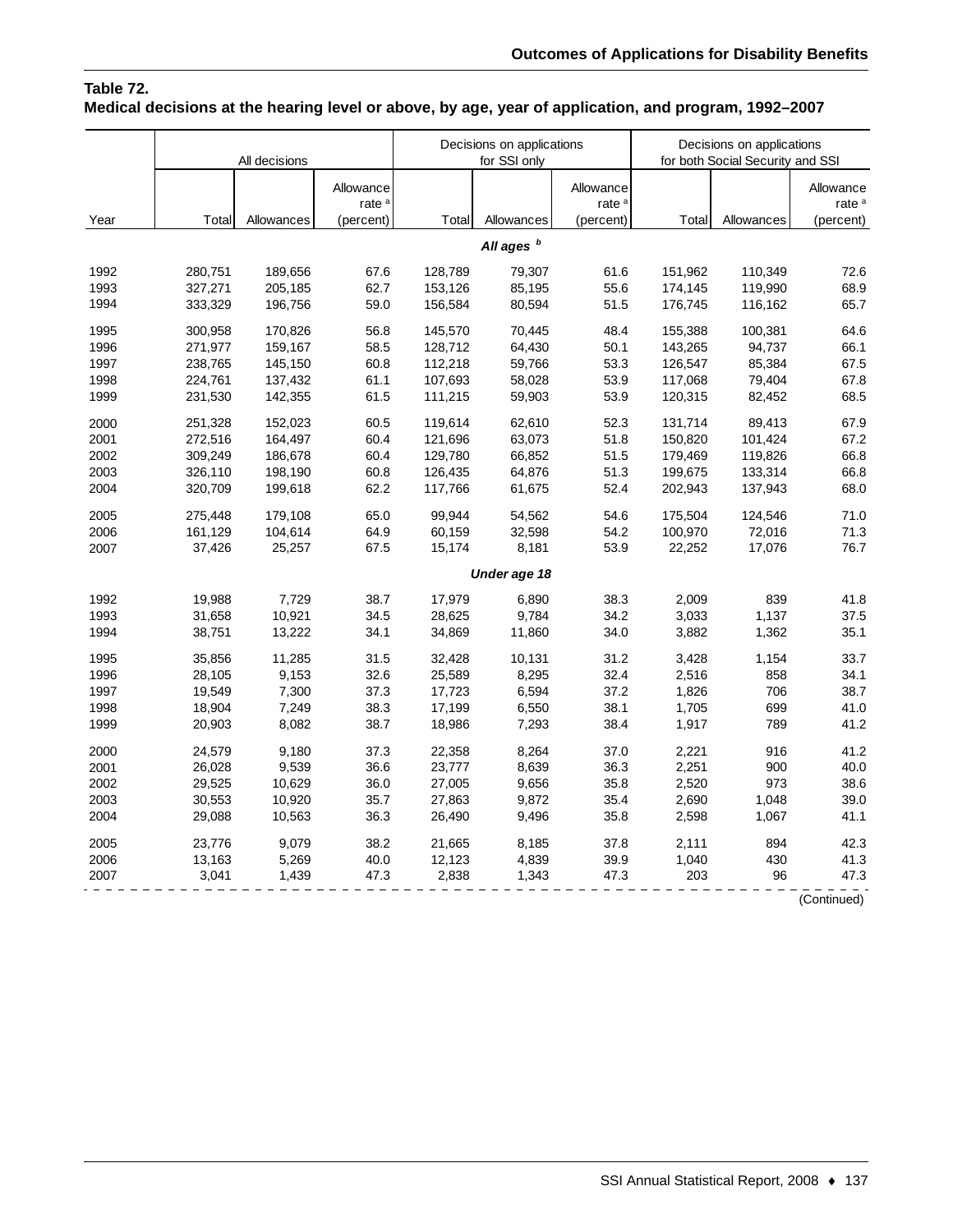#### **Table 72.**

**Medical decisions at the hearing level or above, by age, year of application, and program, 1992–2007—** *Continued*

|      |         | All decisions |                                             |         | Decisions on applications<br>for SSI only |                                             | Decisions on applications<br>for both Social Security and SSI |            |                                             |
|------|---------|---------------|---------------------------------------------|---------|-------------------------------------------|---------------------------------------------|---------------------------------------------------------------|------------|---------------------------------------------|
| Year | Total   | Allowances    | Allowance<br>rate <sup>a</sup><br>(percent) | Total   | Allowances                                | Allowance<br>rate <sup>a</sup><br>(percent) | Total                                                         | Allowances | Allowance<br>rate <sup>a</sup><br>(percent) |
|      |         |               |                                             |         | Aged 18-64                                |                                             |                                                               |            |                                             |
|      |         |               |                                             |         |                                           |                                             |                                                               |            |                                             |
| 1992 | 260,727 | 181,899       | 69.8                                        | 110.785 | 72,398                                    | 65.4                                        | 149.942                                                       | 109,501    | 73.0                                        |
| 1993 | 295.551 | 194,215       | 65.7                                        | 124,445 | 75,368                                    | 60.6                                        | 171,106                                                       | 118,847    | 69.5                                        |
| 1994 | 294.441 | 183,449       | 62.3                                        | 121.584 | 68,654                                    | 56.5                                        | 172,857                                                       | 114,795    | 66.4                                        |
| 1995 | 264,954 | 159,444       | 60.2                                        | 113,002 | 60,224                                    | 53.3                                        | 151,952                                                       | 99,220     | 65.3                                        |
| 1996 | 243,064 | 149,301       | 61.4                                        | 102,414 | 55,516                                    | 54.2                                        | 140,650                                                       | 93,785     | 66.7                                        |
| 1997 | 218,255 | 137,054       | 62.8                                        | 93,599  | 52,430                                    | 56.0                                        | 124,656                                                       | 84,624     | 67.9                                        |
| 1998 | 204,894 | 129,421       | 63.2                                        | 89,580  | 50,760                                    | 56.7                                        | 115,314                                                       | 78,661     | 68.2                                        |
| 1999 | 210,020 | 133,802       | 63.7                                        | 91,668  | 52,179                                    | 56.9                                        | 118,352                                                       | 81,623     | 69.0                                        |
| 2000 | 226,160 | 142,410       | 63.0                                        | 96.717  | 53,954                                    | 55.8                                        | 129.443                                                       | 88,456     | 68.3                                        |
| 2001 | 245,922 | 154,541       | 62.8                                        | 97,398  | 54,049                                    | 55.5                                        | 148.524                                                       | 100,492    | 67.7                                        |
| 2002 | 279,042 | 175,585       | 62.9                                        | 102,140 | 56,765                                    | 55.6                                        | 176,902                                                       | 118,820    | 67.2                                        |
| 2003 | 295,011 | 186,898       | 63.4                                        | 98,092  | 54,684                                    | 55.7                                        | 196,919                                                       | 132,214    | 67.1                                        |
| 2004 | 291,186 | 188,729       | 64.8                                        | 90,894  | 51,887                                    | 57.1                                        | 200,292                                                       | 136,842    | 68.3                                        |
| 2005 | 251,462 | 169,888       | 67.6                                        | 78,105  | 46,263                                    | 59.2                                        | 173,357                                                       | 123,625    | 71.3                                        |
| 2006 | 147.806 | 99,219        | 67.1                                        | 47,900  | 27,654                                    | 57.7                                        | 99,906                                                        | 71,565     | 71.6                                        |
| 2007 | 34,330  | 23,776        | 69.3                                        | 12,298  | 6,812                                     | 55.4                                        | 22,032                                                        | 16,964     | 77.0                                        |

SOURCE: Social Security Administration, Disability Research File, 100 percent data.

NOTES: Data are current through August 2008.

Because a number of applications remain pending for more recent years, the award and allowance rates will change over time.

Applications with a medical decision may be pending a final nonmedical decision or subsequently denied for nonmedical reasons.

A revised process was introduced on October 1, 1999, in 10 states, under which initial denials could be appealed directly to the hearing level without a reconsideration.

a. Rate determined by dividing medical allowances by all medical decisions for that year.

b. Includes applicants aged 65 or older.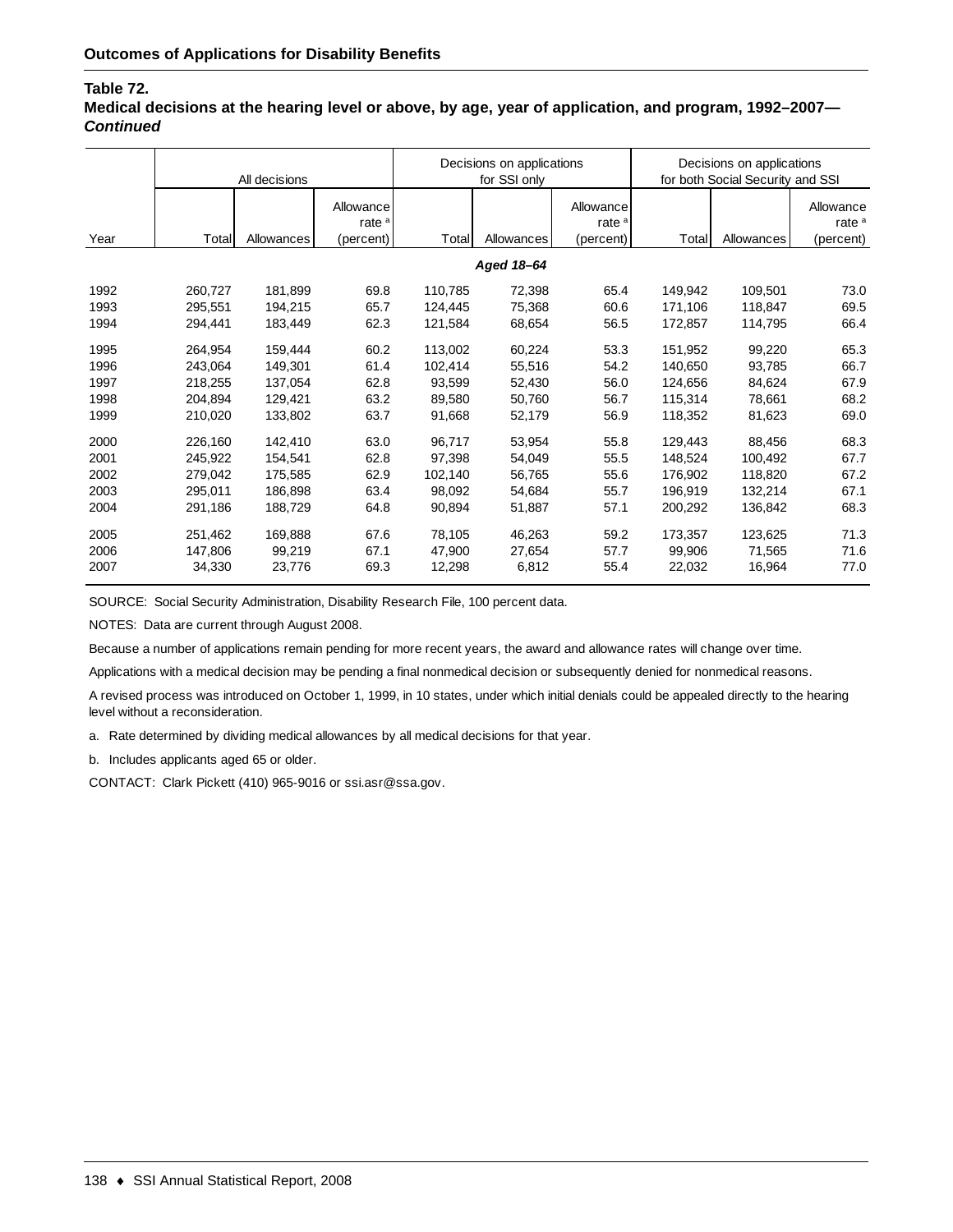## **Table 73.**

**Percentage distribution of final medical allowances, by age, year of application, and reason for allowance, 1992–2007**

|      |         |         |                          | Under age 18 only     |              | Aged 18 or older only |                      |                      |
|------|---------|---------|--------------------------|-----------------------|--------------|-----------------------|----------------------|----------------------|
|      |         |         |                          | Medically             | Functionally |                       | Medical and          |                      |
|      | Total   |         | Meets level              | equals level          | equals level | Equals level          | vocational           |                      |
|      |         |         | of severity              | of severity           | of severity  | of severity           | factors              |                      |
| Year | Number  | Percent | of listings <sup>a</sup> | of listings           | of listings  | of listings           | considered           | Other <sup>a,b</sup> |
|      |         |         |                          | All ages <sup>c</sup> |              |                       |                      |                      |
| 1992 | 951,118 | 100.0   | 36.6                     | 1.5                   | 1.3          | 7.5                   | 18.6                 | 34.4                 |
| 1993 | 968,374 | 100.0   | 36.5                     | 1.5                   | 1.6          | 5.5                   | 17.4                 | 37.6                 |
| 1994 | 848,211 | 100.0   | 36.8                     | 1.5                   | 2.1          | 4.4                   | 18.1                 | 37.1                 |
| 1995 | 745,348 | 100.0   | 35.8                     | 1.6                   | 2.5          | 4.3                   | 18.6                 | 37.2                 |
| 1996 | 733,450 | 100.0   | 35.9                     | 1.8                   | 3.3          | 4.4                   | 17.4                 | 37.2                 |
| 1997 | 666,943 | 100.0   | 37.6                     | 1.8                   | 4.3          | 4.7                   | 18.4                 | 33.3                 |
| 1998 | 719,386 | 100.0   | 38.2                     | 1.9                   | 4.8          | 4.2                   | 20.0                 | 30.9                 |
| 1999 | 729,473 | 100.0   | 36.6                     | 2.0                   | 5.3          | 3.9                   | 20.8                 | 31.3                 |
| 2000 | 762,145 | 100.0   | 35.1                     | 1.9                   | 6.1          | 4.2                   | 21.4                 | 31.3                 |
| 2001 | 813,848 | 100.0   | 34.8                     | 1.8                   | 7.0          | 4.2                   | 22.2                 | 30.2                 |
| 2002 | 862,454 | 100.0   | 33.1                     | 1.7                   | 7.9          | 3.7                   | 21.6                 | 32.0                 |
| 2003 | 890,461 | 100.0   | 32.2                     | 1.7                   | 8.7          | 3.6                   | 22.0                 | 31.8                 |
| 2004 | 897,633 | 100.0   | 31.5                     | 1.5                   | 9.4          | 3.6                   | 22.6                 | 31.4                 |
| 2005 | 852,369 | 100.0   | 31.3                     | 1.4                   | 9.7          | 3.5                   | 23.5                 | 30.5                 |
| 2006 | 760,960 | 100.0   | 33.9                     | 1.4                   | 11.3         | 3.7                   | 25.2                 | 24.5                 |
| 2007 | 673,229 | 100.0   | 37.3                     | 1.6                   | 13.2         | 4.2                   | 27.7                 | 16.0                 |
|      |         |         |                          | Under age 18          |              |                       |                      |                      |
| 1992 | 211,793 | 100.0   | 48.3                     | 6.9                   | 5.9          |                       | $\cdots$             | 38.9                 |
| 1993 | 241,085 | 100.0   | 44.9                     | 5.9                   | 6.4          | .                     | $\sim$ .             | 42.7                 |
| 1994 | 202,357 | 100.0   | 45.6                     | 6.5                   | 8.6          | .                     | $\sim$ $\sim$ $\sim$ | 39.3                 |
| 1995 | 170,884 | 100.0   | 44.8                     | 7.0                   | 11.0         | .                     | $\cdots$             | 37.2                 |
| 1996 | 152,174 | 100.0   | 52.7                     | 8.7                   | 16.0         | $\ddotsc$             | $\cdots$             | 22.6                 |
| 1997 | 128,270 | 100.0   | 55.8                     | 9.2                   | 22.1         | .                     | $\ddotsc$            | 12.9                 |
| 1998 | 145,020 | 100.0   | 55.6                     | 9.6                   | 23.6         | .                     | $\ddotsc$            | 11.2                 |
| 1999 | 150,675 | 100.0   | 53.2                     | 9.8                   | 25.8         | $\cdots$              | $\sim$ .             | 11.3                 |
| 2000 | 159,960 | 100.0   | 50.1                     | 9.2                   | 28.9         | .                     | $\sim$ $\sim$ $\sim$ | 11.7                 |
| 2001 | 174,918 | 100.0   | 48.2                     | 8.2                   | 32.4         | .                     | $\ddotsc$            | 11.1                 |
| 2002 | 189,483 | 100.0   | 45.2                     | 7.6                   | 35.9         | .                     | $\ddotsc$            | 11.2                 |
| 2003 | 197,830 | 100.0   | 43.5                     | 7.4                   | 39.4         | .                     | $\cdots$             | 9.6                  |
| 2004 | 199,053 | 100.0   | 42.1                     | 6.6                   | 42.4         | .                     | $\cdots$             | 9.0                  |
| 2005 | 186,457 | 100.0   | 40.2                     | 6.5                   | 44.5         | .                     | .                    | 8.8                  |
| 2006 | 179,881 | 100.0   | 39.1                     | 6.1                   | 47.7         | .                     | .                    | 7.0                  |
| 2007 | 175,857 | 100.0   | 38.7                     | 6.1                   | 50.4         |                       |                      | 4.9                  |
|      |         |         |                          |                       |              |                       |                      | (Continued)          |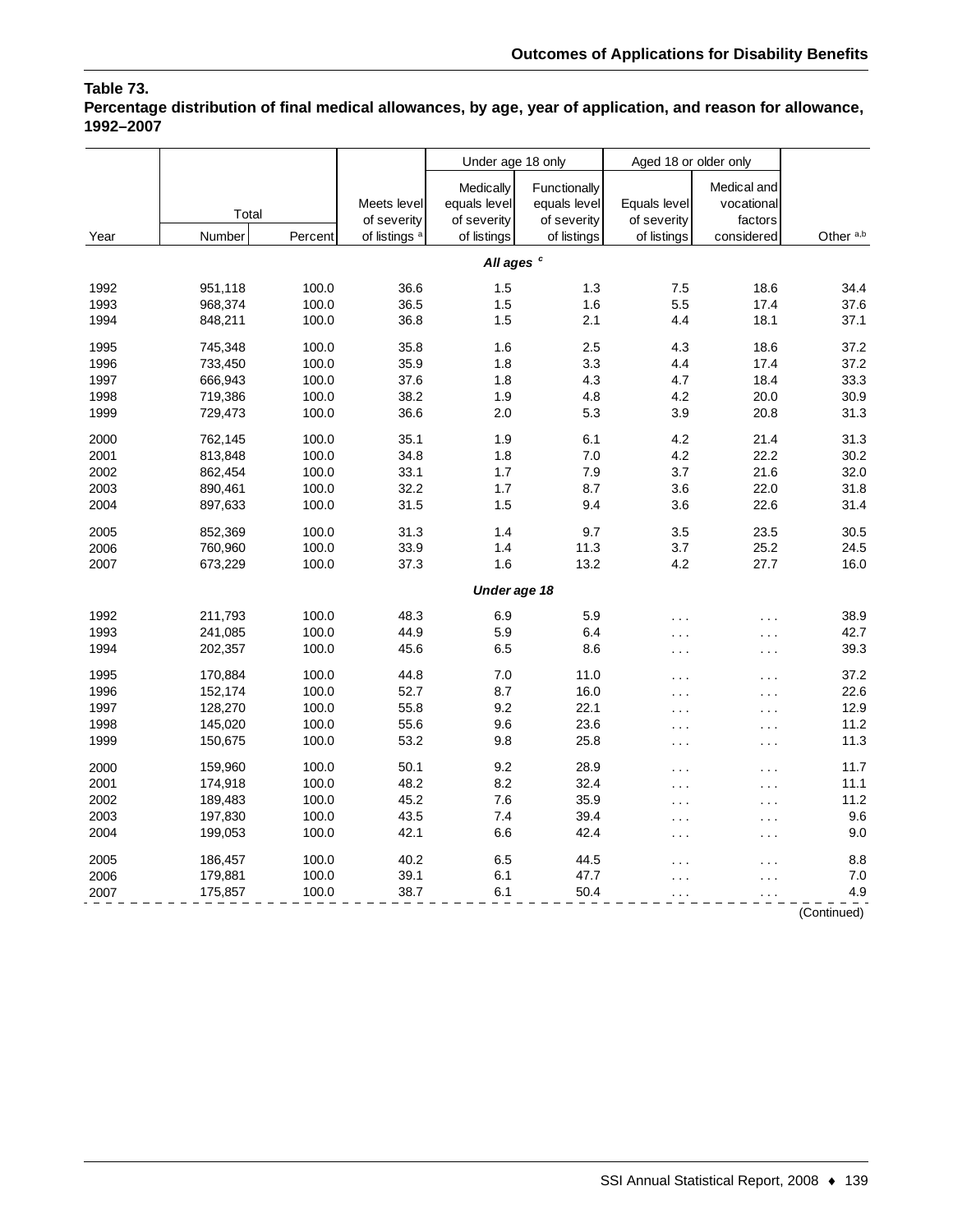#### **Table 73.**

**Percentage distribution of final medical allowances, by age, year of application, and reason for allowance, 1992–2007—***Continued*

|      |         |         |                            | Under age 18 only                               |                                             | Aged 18 or older only       |                                      |                      |
|------|---------|---------|----------------------------|-------------------------------------------------|---------------------------------------------|-----------------------------|--------------------------------------|----------------------|
|      | Total   |         | Meets level<br>of severity | <b>Medically</b><br>equals level<br>of severity | Functionally<br>equals level<br>of severity | Equals level<br>of severity | Medical and<br>vocational<br>factors |                      |
| Year | Number  | Percent | of listings <sup>a</sup>   | of listings                                     | of listings                                 | of listings                 | considered                           | Other <sup>a,b</sup> |
|      |         |         |                            | Aged 18-64                                      |                                             |                             |                                      |                      |
| 1992 | 738,836 | 100.0   | 33.3                       | $\sim$ $\sim$ $\sim$                            | $\sim$ $\sim$ $\sim$                        | 9.7                         | 23.9                                 | 33.2                 |
| 1993 | 726,766 | 100.0   | 33.7                       | $\cdots$                                        | $\sim$ $\sim$ $\sim$                        | 7.3                         | 23.1                                 | 35.9                 |
| 1994 | 644,866 | 100.0   | 34.0                       | $\sim 100$                                      | $\sim$ $\sim$ $\sim$                        | 5.8                         | 23.8                                 | 36.4                 |
| 1995 | 573,381 | 100.0   | 33.2                       | $\sim$ $\sim$ $\sim$                            | $\sim$ $\sim$ $\sim$                        | 5.6                         | 24.0                                 | 37.2                 |
| 1996 | 541,704 | 100.0   | 33.7                       | $\sim$ $\sim$ $\sim$                            | $\sim$ $\sim$                               | 5.9                         | 23.3                                 | 37.1                 |
| 1997 | 513,855 | 100.0   | 34.5                       | $\cdots$                                        | $\sim$ $\sim$ $\sim$                        | 6.1                         | 22.6                                 | 36.9                 |
| 1998 | 537,770 | 100.0   | 35.5                       | $\sim$ $\sim$ $\sim$                            | $\cdots$                                    | 5.5                         | 23.9                                 | 35.1                 |
| 1999 | 543,287 | 100.0   | 34.0                       | $\cdots$                                        | $\cdots$                                    | 5.2                         | 25.1                                 | 35.7                 |
| 2000 | 569,855 | 100.0   | 32.6                       | $\sim$ $\sim$ $\sim$                            | $\sim 100$                                  | 5.5                         | 26.3                                 | 35.6                 |
| 2001 | 608,473 | 100.0   | 32.4                       | $\sim$ $\sim$ $\sim$                            | $\sim$ $\sim$ $\sim$                        | 5.6                         | 27.7                                 | 34.3                 |
| 2002 | 639,194 | 100.0   | 31.1                       | $\sim$ $\sim$ $\sim$                            | $\cdots$                                    | 5.0                         | 27.4                                 | 36.6                 |
| 2003 | 665,524 | 100.0   | 30.0                       | $\cdots$                                        | $\cdots$                                    | 4.8                         | 28.1                                 | 37.1                 |
| 2004 | 672,864 | 100.0   | 29.5                       | $\sim$ $\sim$ $\sim$                            | $\sim 100$                                  | 4.8                         | 29.2                                 | 36.5                 |
| 2005 | 636,294 | 100.0   | 30.1                       | $\cdots$                                        | $\cdots$                                    | 4.7                         | 30.5                                 | 34.7                 |
| 2006 | 555,863 | 100.0   | 33.7                       | $\cdots$                                        | $\cdots$                                    | 5.1                         | 33.7                                 | 27.5                 |
| 2007 | 473,564 | 100.0   | 38.6                       | $\sim$ $\sim$ $\sim$                            | $\cdots$                                    | 6.0                         | 38.7                                 | 16.7                 |

SOURCE: Social Security Administration, Disability Research File, 100 percent data.

NOTES: Data are current through August 2008.

Because a number of applications remain pending for more recent years, the numbers and percentages will change over time.

Applications with a medical decision may be pending a final nonmedical decision or subsequently denied for nonmedical reasons.

Includes decisions for SSI-only applications and applications for both Social Security and SSI. Does not include Social Security–only applications.

 $\ldots$  = not applicable.

- a. Includes all age groups.
- b. Includes applications for which the disability was previously established and those for which the basis for the determination is not available. For final determinations made in or before August 1996 for applicants under age 18, also includes applications allowed because individual functional assessment showed impairment of comparable severity.

c. Includes applicants aged 65 or older.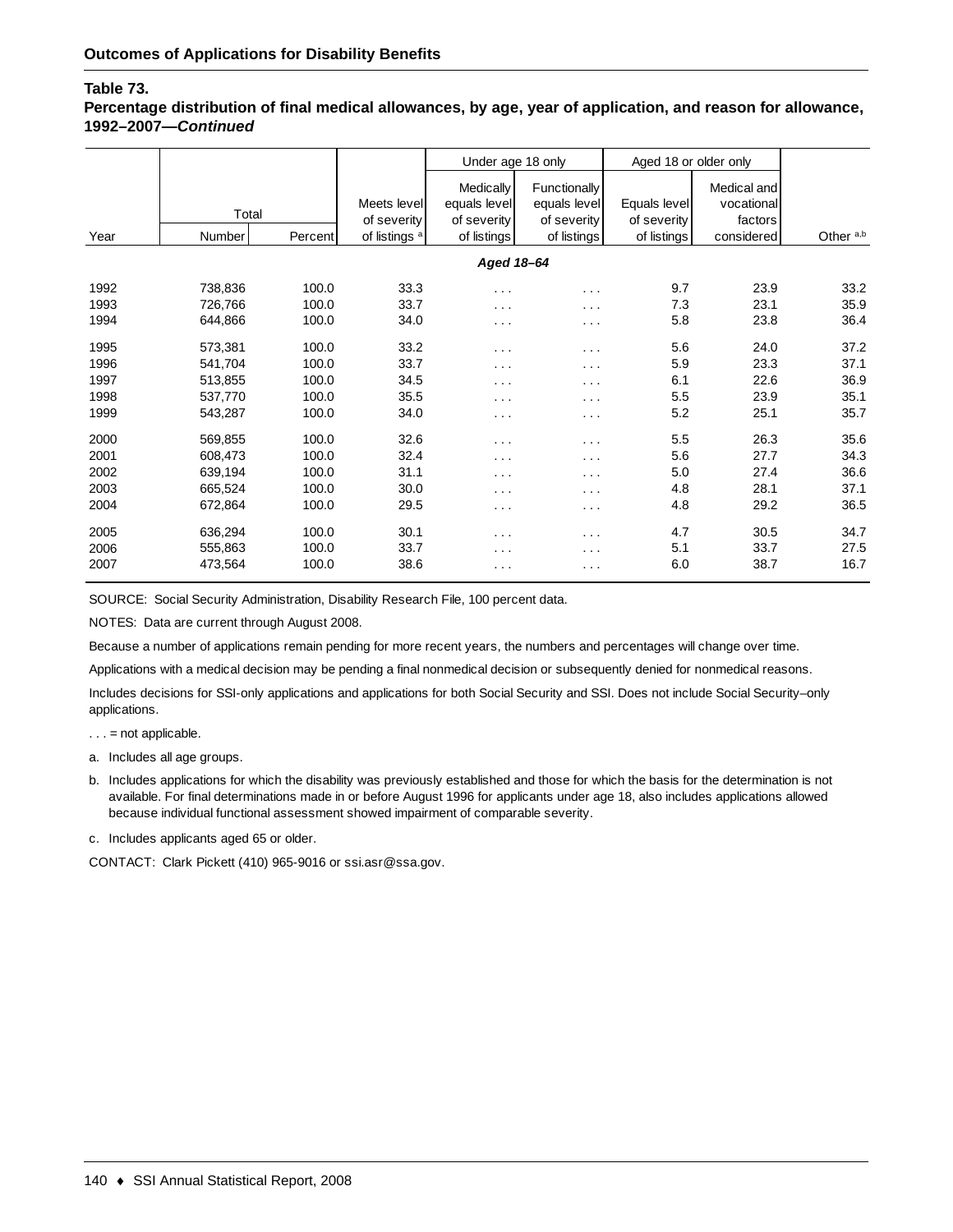## **Table 74.**

## **Percentage distribution of final medical denials, by age, year of application, and reason for denial, 1992–2007**

| usual past<br>other type of                                                                  | work <sup>b</sup><br>Other <sup>c</sup> |
|----------------------------------------------------------------------------------------------|-----------------------------------------|
| work b<br>Number<br>Year<br>Percent last 12 months<br>not severe<br>limitations <sup>a</sup> |                                         |
| All ages <sup>d</sup>                                                                        |                                         |
| 1992<br>100.0<br>7.3<br>22.1<br>743,395<br>17.5                                              | 26.3<br>26.9                            |
| 1993<br>6.6<br>939,357<br>100.0<br>21.2<br>15.4<br>$\sim$ .                                  | 24.8<br>31.9                            |
| 1994<br>100.0<br>6.2<br>20.7<br>1,043,113<br>13.6<br>$\cdots$                                | 23.3<br>36.1                            |
| 1995<br>996.529<br>100.0<br>6.2<br>19.7<br>12.4<br>$\cdots$                                  | 39.2<br>22.4                            |
| 1996<br>100.0<br>6.4<br>20.6<br>5.8<br>12.1<br>940,293                                       | 22.9<br>32.2                            |
| 6.8<br>1997<br>100.0<br>16.7<br>16.2<br>13.0<br>740,882                                      | 25.1<br>22.1                            |
| 1998<br>705,162<br>100.0<br>6.9<br>15.0<br>18.3<br>14.7                                      | 25.4<br>19.9                            |
| 1999<br>100.0<br>6.7<br>14.0<br>19.1<br>15.6<br>692,925                                      | 20.2<br>24.6                            |
| 13.3<br>2000<br>694,156<br>100.0<br>6.4<br>18.7<br>15.8                                      | 24.2<br>21.5                            |
| 6.1<br>13.2<br>18.2<br>2001<br>730,353<br>100.0<br>16.6                                      | 26.1<br>19.8                            |
| 12.9<br>18.2<br>2002<br>815,401<br>100.0<br>5.7<br>17.0                                      | 19.6<br>26.6                            |
| 12.1<br>2003<br>874,356<br>100.0<br>5.1<br>18.6<br>17.2                                      | 27.4<br>19.6                            |
| 4.8<br>11.3<br>16.8<br>2004<br>100.0<br>18.6<br>904,144                                      | 27.7<br>20.7                            |
| 4.5<br>11.2<br>2005<br>868,502<br>100.0<br>18.1<br>16.3                                      | 22.1<br>27.8                            |
| 2006<br>4.4<br>11.4<br>18.5<br>853,331<br>100.0<br>16.0                                      | 22.7<br>27.2                            |
| 2007<br>100.0<br>4.5<br>10.8<br>18.4<br>16.3<br>835,047                                      | 27.1<br>23.0                            |
| Under age 18                                                                                 |                                         |
| 1992<br>1.5<br>22.7<br>148,324<br>100.0<br>.<br>.                                            | 75.8<br>$\sim$ $\sim$ $\sim$            |
| 100.0<br>1.3<br>1993<br>240,803<br>21.8<br>$\cdots$<br>$\cdots$                              | 76.9<br>$\cdots$                        |
| 100.0<br>1.4<br>1994<br>311,284<br>22.4<br>$\sim$ $\sim$ $\sim$<br>$\sim$                    | 76.2<br>$\sim$ $\sim$                   |
|                                                                                              |                                         |
| 21.8<br>306,390<br>100.0<br>1.3<br>1995<br>$\ldots$<br>.<br>100.0<br>1.4                     | 76.9<br>$\sim$ $\sim$ $\sim$            |
| 26.9<br>1996<br>291,351<br>18.7<br>.<br>100.0                                                | 53.0<br>$\sim$ $\sim$ $\sim$            |
| 1997<br>1.6<br>19.1<br>61.4<br>195,799<br>.<br>1998<br>100.0<br>14.4                         | 18.0<br>$\sim$ $\sim$ $\sim$            |
| 182,668<br>1.3<br>70.6<br>$\cdots$<br>1.1<br>13.3<br>72.4<br>182,494<br>100.0                | 13.7<br>$\sim$ $\sim$ $\sim$<br>13.2    |
| 1999<br>$\cdots$                                                                             | $\sim$ $\sim$ $\sim$                    |
| 1.1<br>2000<br>179,742<br>100.0<br>13.2<br>72.1<br>والمراد                                   | 13.6<br>$\sim$ $\sim$ $\sim$            |
| 100.0<br>1.1<br>14.0<br>73.0<br>2001<br>182,218<br>.                                         | 11.9<br>$\sim$ $\sim$                   |
| 100.0<br>1.0<br>13.4<br>73.9<br>2002<br>200,635<br>$\cdots$                                  | 11.8<br>$\sim$ $\sim$ $\sim$            |
| 0.9<br>12.3<br>2003<br>214,685<br>100.0<br>75.9<br>والمراد                                   | 10.9<br>$\sim$ $\sim$ $\sim$            |
| 2004<br>100.0<br>0.8<br>11.0<br>76.4<br>220,179<br>$\cdots$                                  | 11.8<br>$\sim$ $\sim$ $\sim$            |
| 0.9<br>208,233<br>100.0<br>11.0<br>75.4<br>2005<br>.                                         | 12.7<br>$\cdots$                        |
| 0.8<br>11.5<br>75.4<br>2006<br>209,031<br>100.0<br>.                                         | 12.4<br>$\sim$ $\sim$                   |
| 2007<br>0.9<br>11.4<br>75.8<br>202,870<br>100.0<br>$\cdots$                                  | 12.0<br>$\sim$ $\sim$                   |

(Continued)